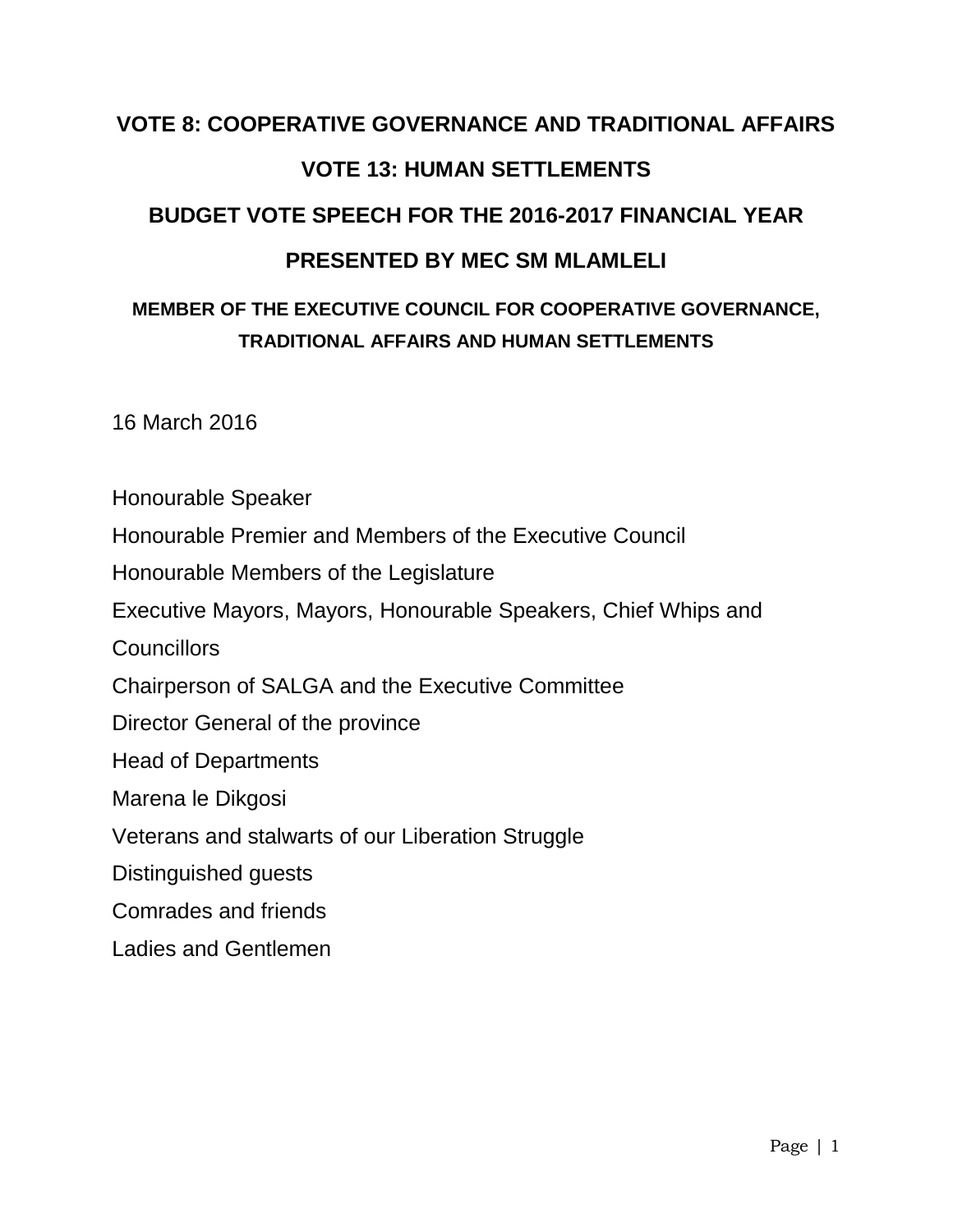Madame Speaker, I stand here in the context of the human rights month and on the eve of our Human Rights Day, 21 March. This is the meaning upon which I anchor this speech for our work is about rights; the right to a home, the right to services.

At the core of the human factor lies the innate need to survive, to thrive, and to grow in every possible way towards self actualisation. For this, humanity needs a nurturing environment; first a sound home, then a community, a society, a country and the world; these provided in a well coordinated, integrated and sustainable manner. This creation of an enabling environment for nurturing humanity is at the core of the responsibilities of the two departments - cooperative governance for working together coherently in government towards integrated sustainable development; and human settlements for providing decent shelter which is a basis for overall sustainable development and human progress.

Our work is cut out as a constitutional right; the right to a home and the right to a government that serves its people justly and consistently. These are stated in Chapter 2 of the Constitution, the Bill of Rights in the clause: There shall be Houses, Security and Comfort; and in Chapter 3 and Chapter 7 for co-operative government mainly. Chapter 12 of the Constitution is the cornerstone of our work in Traditional Affairs.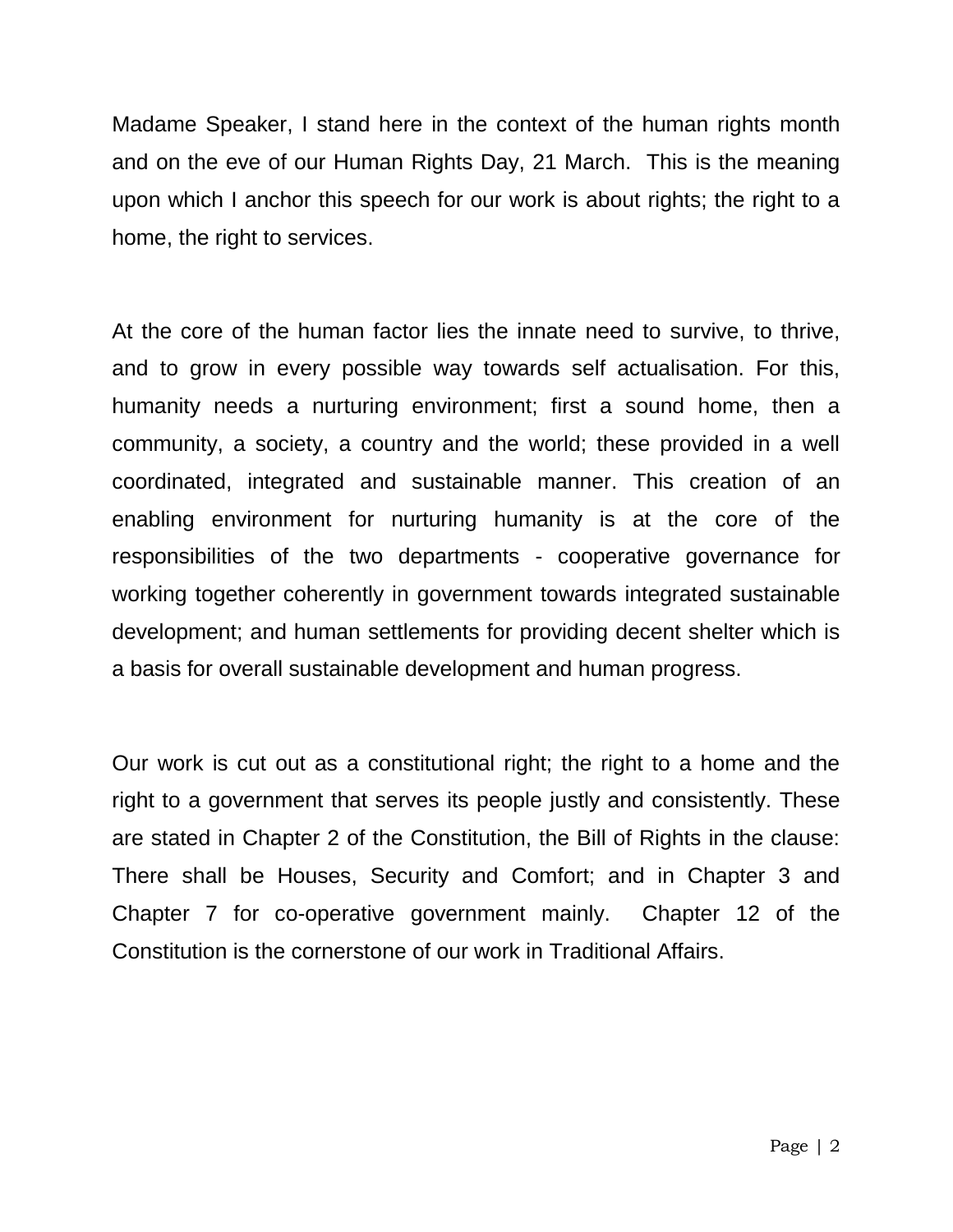Madame Speaker, this budget vote is also presented within the context of a year punctuated by several anniversaries of important milestones in the history of our democratic dispensation.

Chief among the memorable milestones is the celebration of 60 years of the Women's March to the Union Buildings in 1956. Other anniversaries are; the 40 year celebration of the June 1976 Youth Uprising as well as the 26th anniversary of the release of our iconic Madiba from prison in February 1990.

Presenting this speech in the Human Rights Month, makes the context even more relevant to acknowledge all our heroes, who laid down their lives for us to have the rights that we now enjoy. We reaffirm our clarion call that their lives were not lost in vain. We have learnt from the struggle leaders of other nations like Guizeppe Mazzini of Italy that, "the tree of liberty grows stronger when watered with the blood of the Matyr" and also that "the dagger of an (liberation seeking) assassin becomes deadlier when sharpened on the tombstone of the Matyr."

To this end government has decided to celebrate this important day, 21 March 2016, this year as the **NATIONAL DAY AGAINST RACISM** as an effort to rebuke and discourage the recent upsurge of inhumane incidents of racism in our country. The activities and interventions to be embarked upon will, indeed, be a befitting memorial for these matyrs that died in 1960.The tree of liberty has, indeed, grown stronger after being watered with their blood!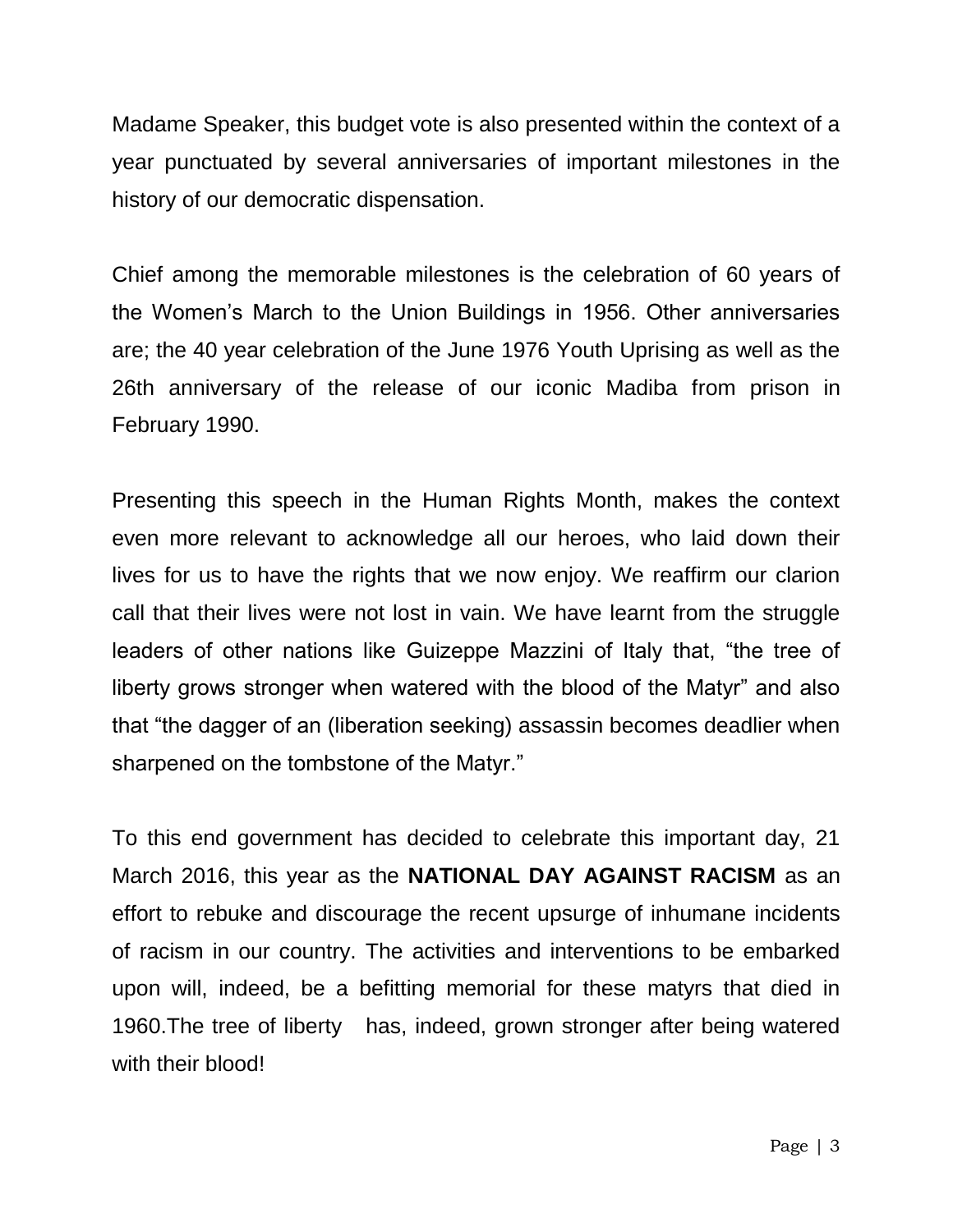The beloved and world-renown father of our constitutional democracy, the late former President Nelson Rolihlahla Dalibunga Mandela told us that, "to love another person comes naturally but hatred of another human being is something that one is taught." He equated racial prejudice with resentment and enjoined us and future generations to always remember that "Resentment is like drinking poison and then expect your enemy to die from that poison."

Our ever conscientious government drew Outcome 13 and 14 as part of the 2014-2019 Medium Term Strategic Framework (MTSF). Outcome 14 - A diverse, socially cohesive society with a common national identity - seeks to address the key issue of racism still lurking in our society as well as to pursue and foster Nation Building and Social Cohesion, so that it can be our guiding policy that will rid our society of this residue of the apartheid system. We will roll our sleeves and put the shoulder to the wheel in our collective effort to annihilate the scourge of racism in our country and province.

Madam Speaker, *Re a Hlasela, We have delivered,* and we have really moved the Free State and South Africa forward.

The Freedom Charter states that **"**The people shall govern," and that "There shall be houses, security and comfort." These clauses underpin our mandates for human settlements development and for cooperative governance and traditional affairs. They are also germane to both the Nine-Point Plan announced by Honourable President Jacob Zuma in his State of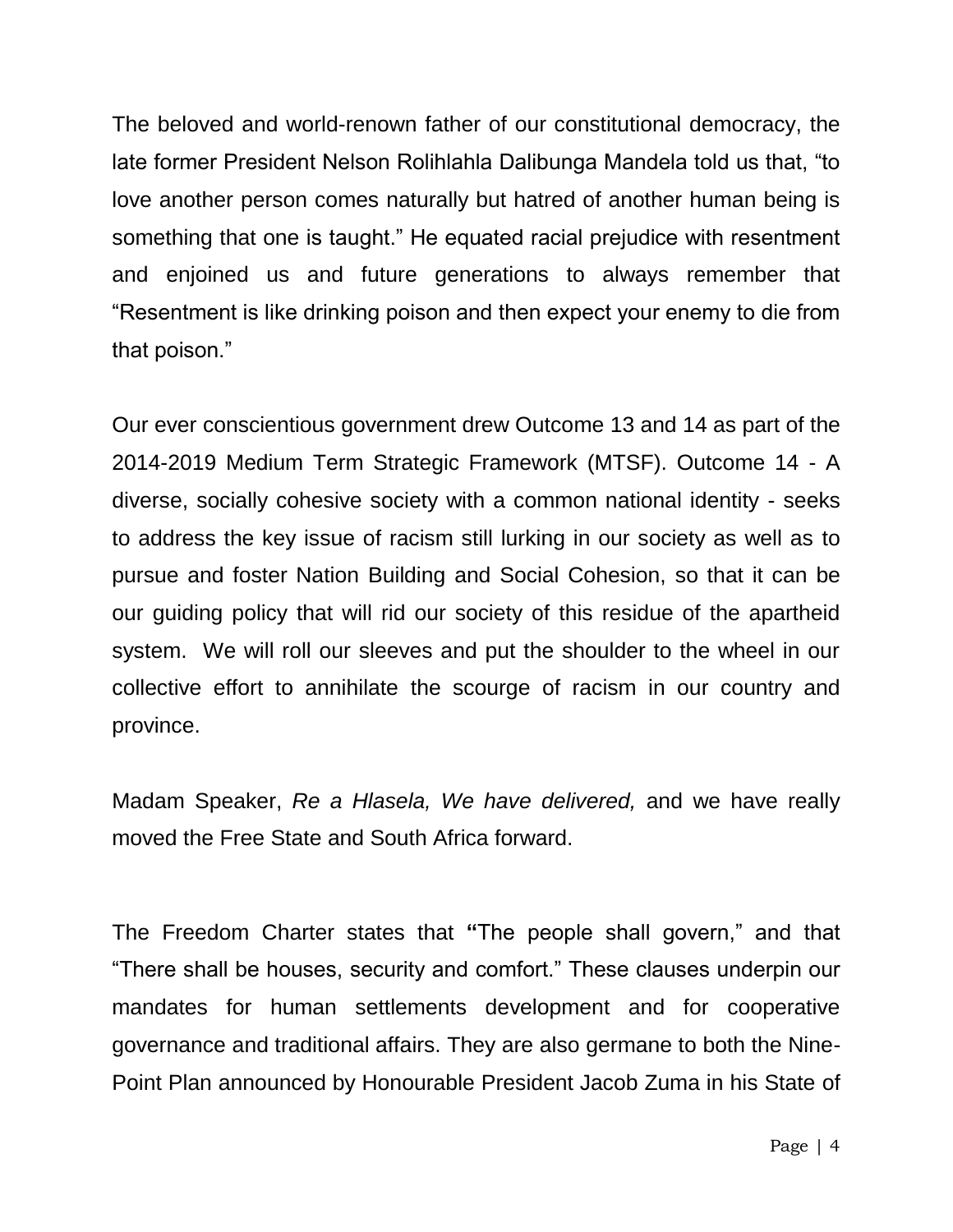the Nation Addresses (SONAs) of February 2015 and 11 February 2016 and the Ten-Point plan of the Back to Basics Local Government revitalisation programme. Both emphasise accelaration of access to water and sanitation. It must be remembered that "Water is Life" and "Sanitation is Dignity."

Madame Speaker, let me deliberate and reflect on the progress we have made against our commitments in our Budget Vote Speech delivered on 19 March 2015.

## **Informal settlements upgrading**

In terms of Informal Settlements Upgrading programme, we have assisted municipalities to develop the Informal Settlements Upgrading Chapters as part of their Integrated Development Plans. These enabled municipalities to clearly indicate the extent of the informal settlements and required planning. We have thus drawn implementation plans in the following local municipalities:

- Nala
- Tswelopele
- Letsemeng, and
- Phumelela.

Madam Speaker, to illustrate our developmental intervention in informal settlements within the province, we have developed a **Free State Informal Settlements Trends Analysis and Dashboard** of all **143 settlements** in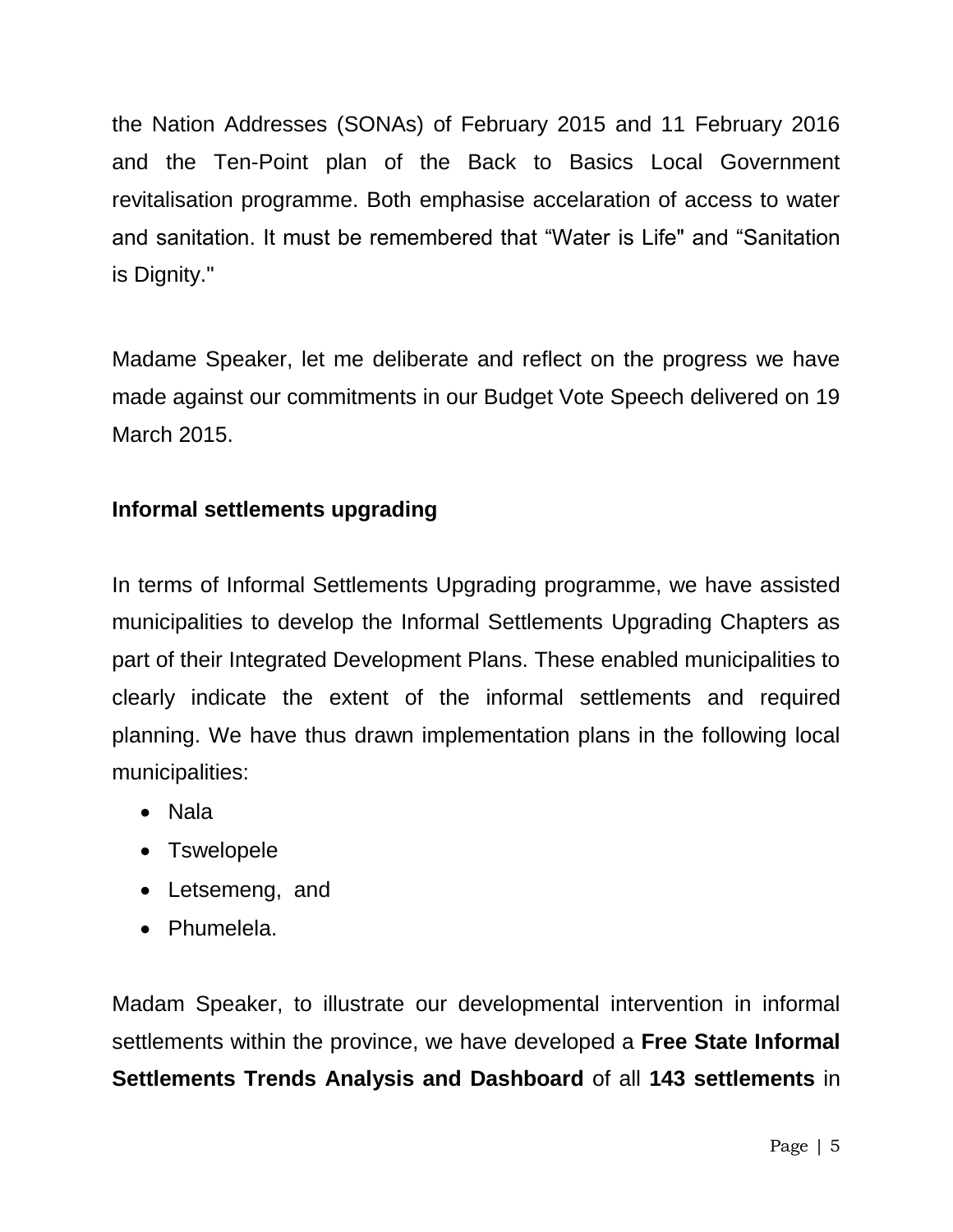the province. The Trends analyses indicates that between 2011 and 2014 the informal settlements in NUSP (National Upgrading Support Programme) municipalities have reduced in numbers, for example in Mangaung they have been reduced from 65 to 35 while in Matjhabeng the reduction has been from 48 to 21.In smaller municipalities like Mafube there has been an increase from 1 to 2 whereas those in Mohokare and Kopanong have been constant at 3.

The upgrading of informal settlements remains a key focal area. We will continue to upgrade our informal settlements with access to basic municipal engineering services, providing security of tenure and continue to build where people stay. To this end, a total of **7449 sites** will be serviced with internal water and sewer reticulation in this financial year at the cost of **R 267, 322 million.** The areas whose sites will be serviced in 2016/2017 are:

- Caleb Motshabi: 1000
- Refengkgotso: 1614
- Wesselsbron: 500
- Bultfontein: 400
- K10 in Odendaalsrus: 500
- Matlharantlheng in Bothaville: 100
- Homestead,Bronville in Welkom: 200
- Phokeng in Thabong: 300
- Ditjhokoloteng in Thabong: 300
- Hani Park in Thabong: 300
- Vrede Roads and storm water: 750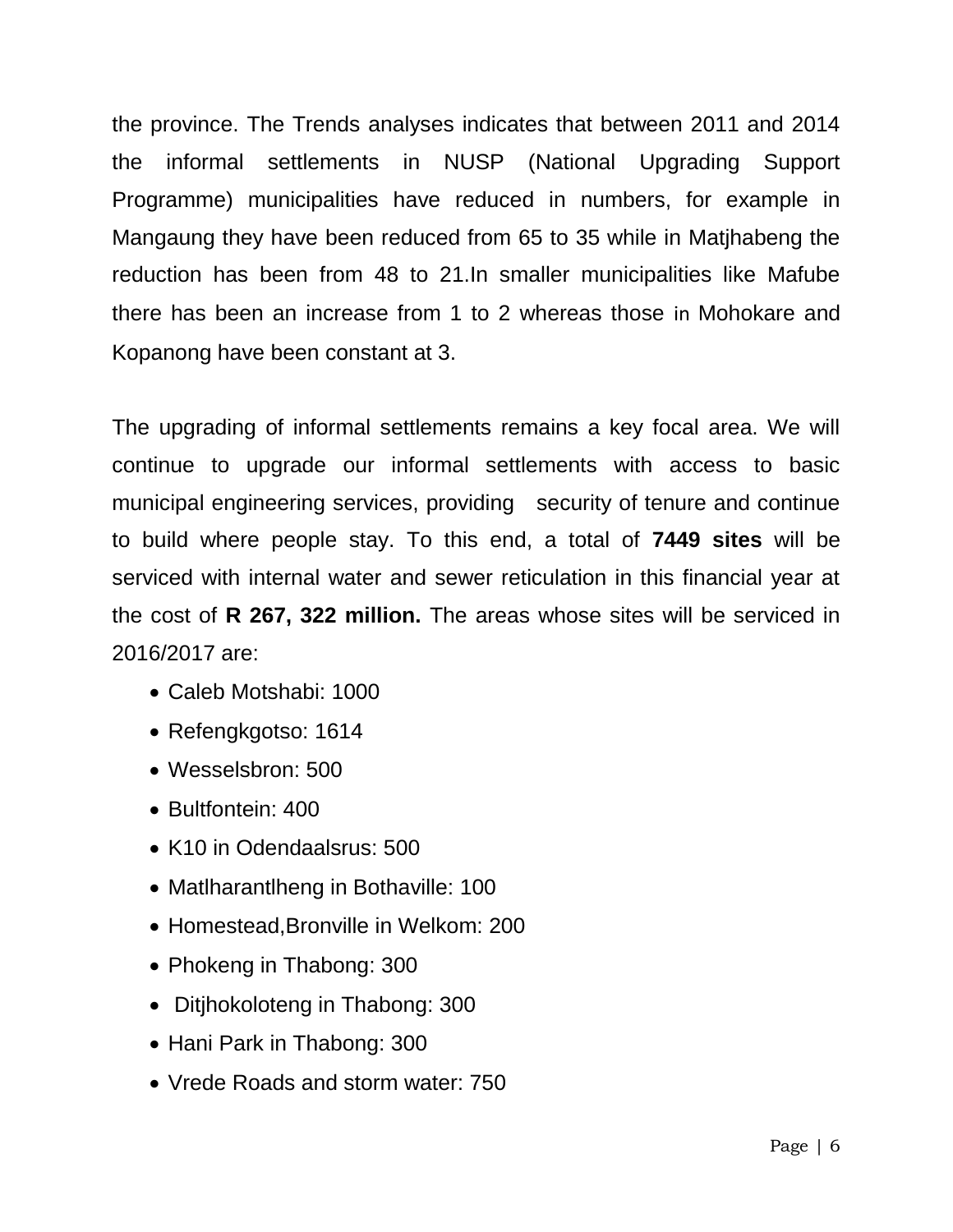## **Individual units provided**

During the year under review we built **5313** housing units across all programmes. The programmes included in this performance figure are the Breaking New Ground (BNG) houses, Land Restitution, Social Housing, Community Residential Units, Military Veterans, FLISP, Rectification including the demolition of two rooms and their reconstruction etc.

## **The Housing Assistance to Military Veterans**

This programme was launched in December 2015 with handing over of 17 houses in Lourierpark, Bloemfontein, at a function where honourable Deputy Ministers for Human Settlements and of Military Veterans, Me Zoe Kota-Fredericks and Mr Kebby Maphatsoe respectively, and the President of the South African Military Veterans Association, Mr Lucky Maginxa, were present. The programme is progressing relatively well under the able management of the Coordinator of the Military Veterans Programme, Me Suzan Mnumzana.

To date we have already spent **R10 million** on the already 30 constructed houses. We had planned to construct 224 units but the shortage of serviced sites hampered our efforts. Currently we have 51 approved beneficiaries under the programme.

The Honourable Premier has requested the municipalities to avail serviced sites for the houses of military veterans to be built thereon. The required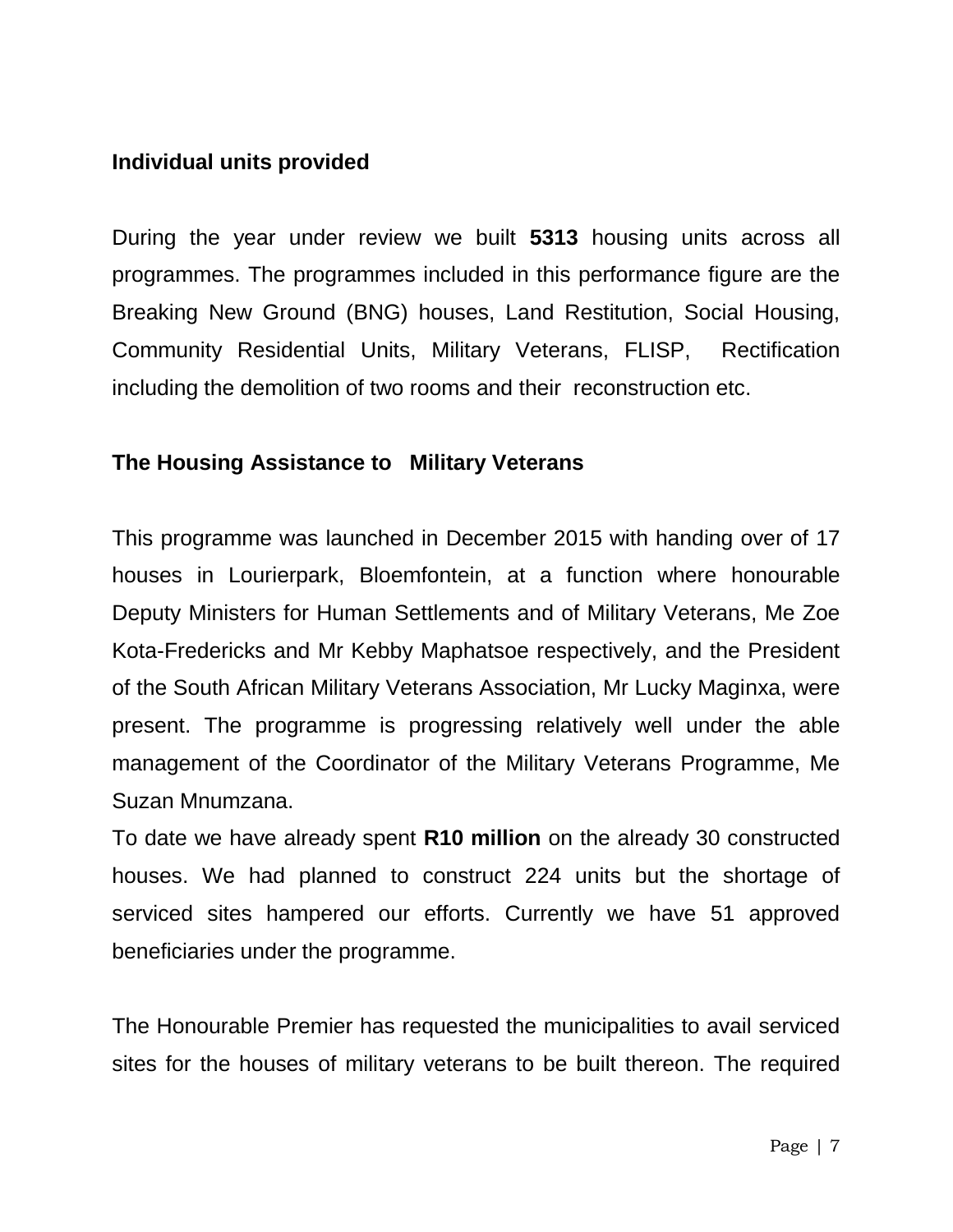sites being those still to be availed by the local municipalities will accommodate the following projects:

- Naudeville Ext 2, in Matihabeng: 21 beneficiaries
- Brandkop in Mangaung: 146 beneficiaries
- Metsimaholo: 6 beneficiaries
- Ngwathe: 6 beneficiaries
- Seisoville, Kroonstad in Moqhaka: 9
- Viljoenskroon in Moqhaka: 1

## **Land Restitution**

During this financial year we ensured that "Land Restitution" does have meaning to the eligible households by building houses for them in the following areas:

- **Harrismith, Schoonplatz: 98 units**
- **Henneman, Marantha: 27 units**
- Kroonstad, Marabastad: 145 units
- Wepener: 1 unit
- Wesselsbron, Marantha: 32 units
- Dewetsdorp: 5

The major challenge impacting on these houses is that they are often not occupied as there is no electricity in servicing these units as the projects are in some cases far from amenities.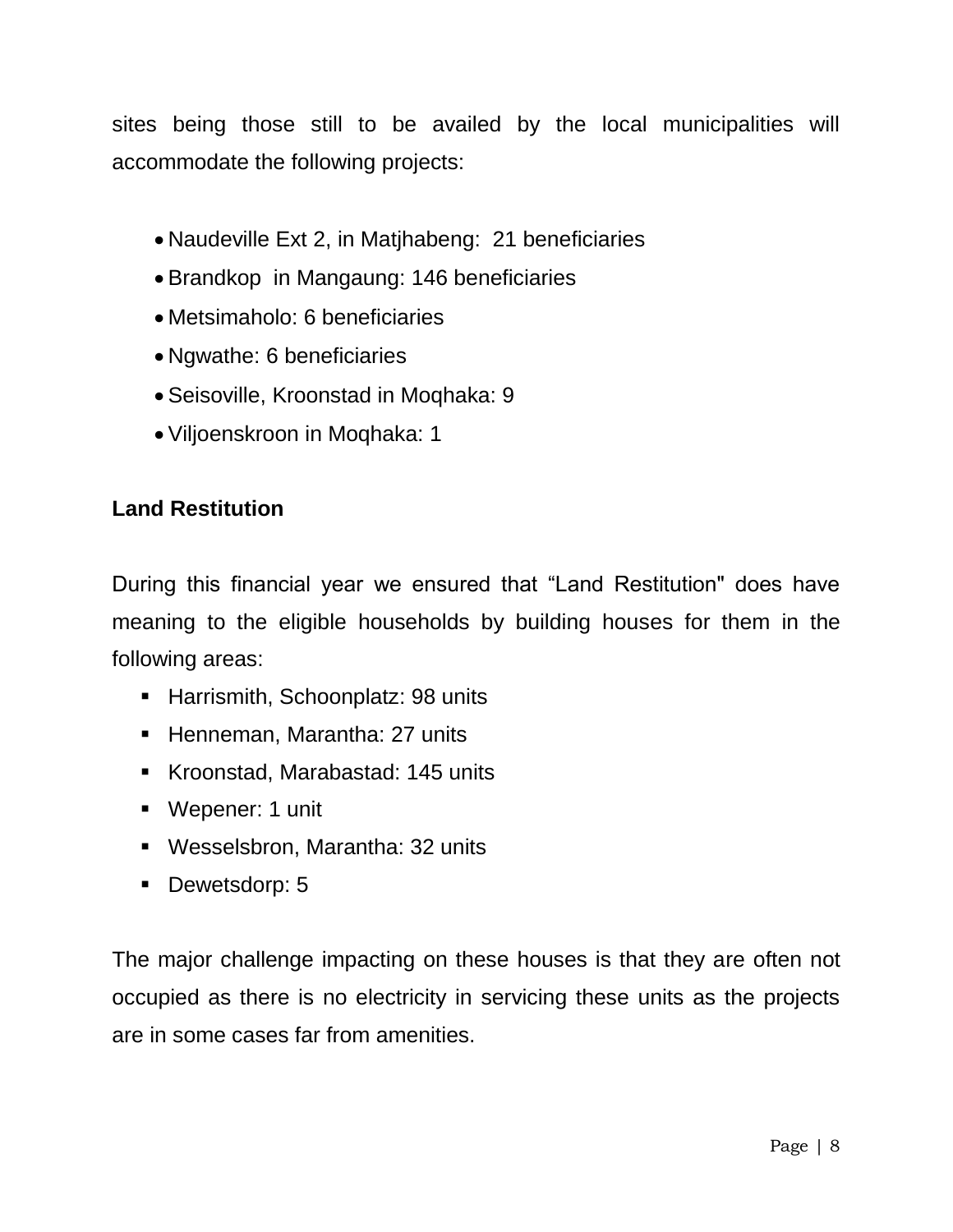## **Finance Linked Individual Subsidy Programme (FLISP)**

The department, together with the Free State Development Corporation (FDC), the National Housing Finance Corporation (NHFC) and major banks, will continue rolling out the Finance Linked Inividual Subsidy Programme, or FLISP, to assist the GAP market i.e. those who earn too much to qualify for government fully subsidised houses and too little to qualify for loans in traditional financial institutions.

To date Madam Speaker, we have assisted 48 households in the following areas:

- Welkom
- Bloemfontein
- Kroonstad
- Henneman
- Allanridge
- Botshabelo
- Qwaqwa
- Virginia
- Odendaalsrus

The FDC has already approved loan applications for **176** applicants even though the organisation has budgetary constraints. I have already met the Standard Bank' s Head of Public Sector Banking, Free State Business Banking, **Mr Will Choene** to explore the partnership with Standard Bank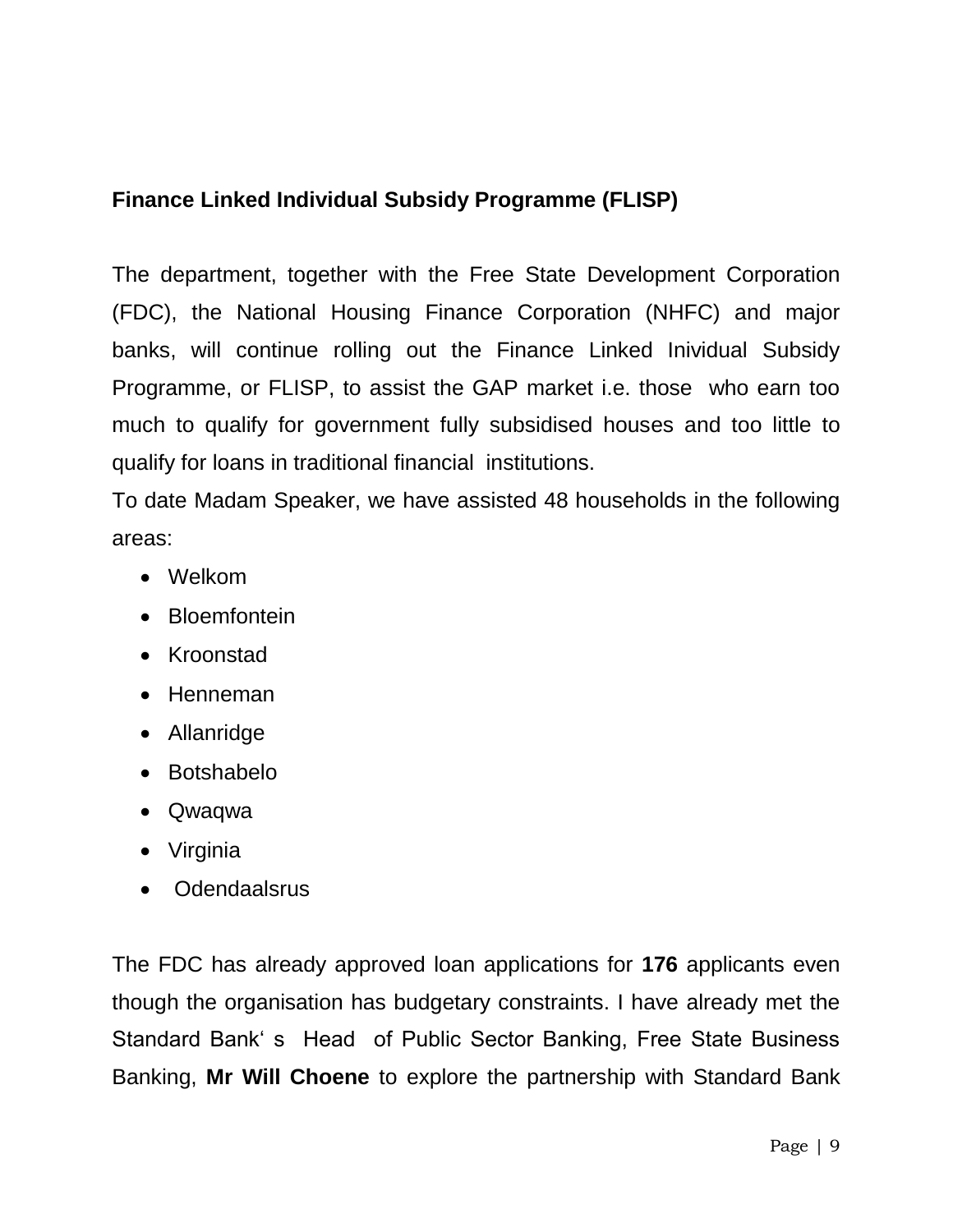regarding the implementation of FLISP. One can safely say Standard Bank is on board. Both Nedbank and Old Mutual have also expressed keen interest in forming partnership with the department with loans for FLISP.

## **State-led Social Housing and Community Residential Units**

All of the one thousand and fifty one (1051) units of the Brandwag Social Housing project valued at **R 72, 196 million** will be completed by June 2016. The development of 400 of the 950 social housing units valued **R 62, 247 million** at Hillside View will also be completed by June 2016.

The development of Community Residential Units (CRUs) is underway at the following project sites set to produce the relevant number of units against the stated budget:

- Dark and Silver City Hostels in Mangaung, 812 units at **R 199 million**
- G Hostel in Welkom will yield 586 units at **R 220 million**
- Merriespruit in Virginia, is 99% complete, at **project value of R 130 million** and
- Hostel 4 in Sasolburg will yield 300 units **at R 116 million**

## **Eradication of backlog for title deeds**

The registration of deeds of transfer (title deeds) and their subsequent handing over to beneficiaries continue to be our priority, hence the development of a **Title Deeds Restoration** programme. The department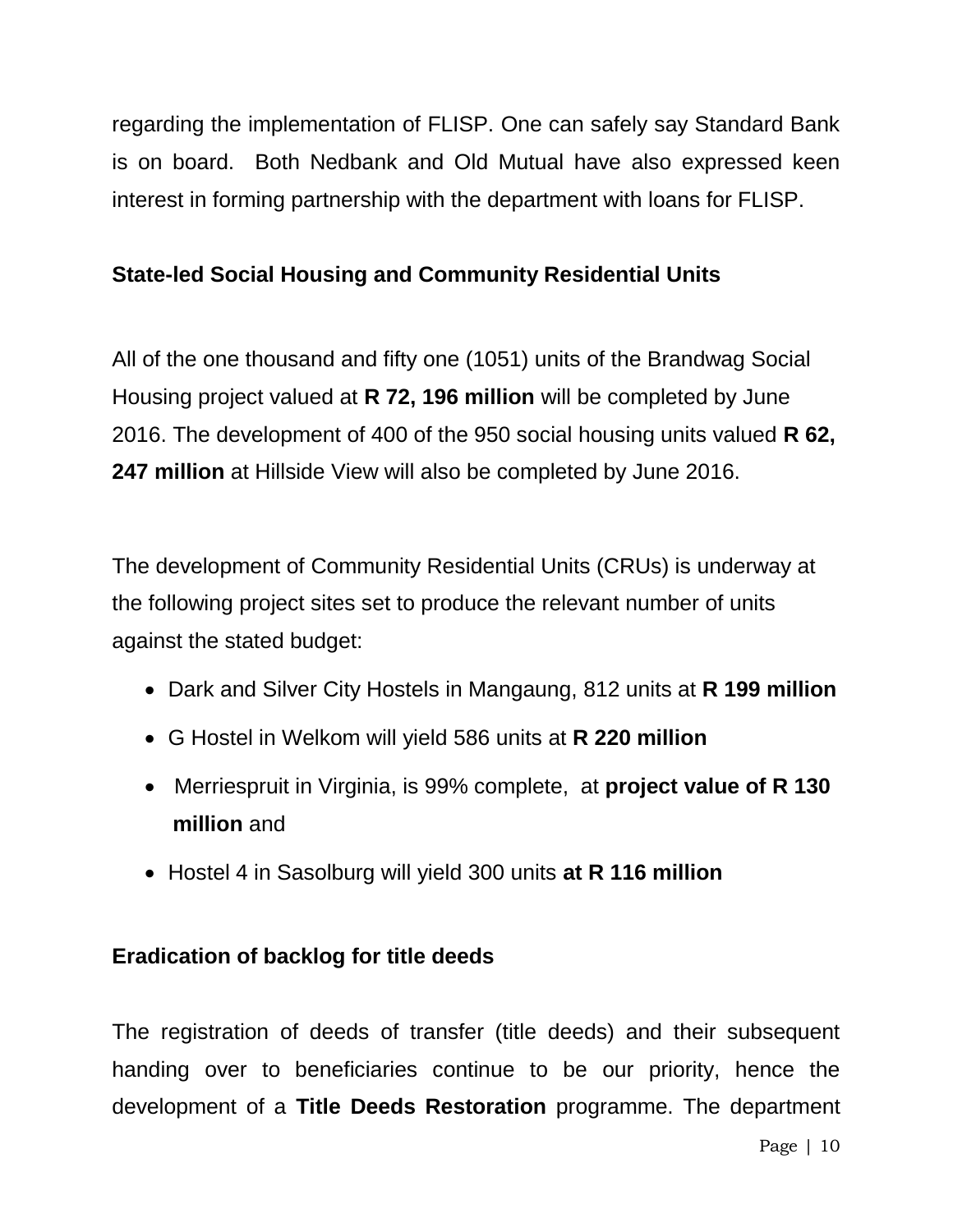has been working closely with municipalities in determining the backlog in the province especially because the majority of the housing units whose occupants and /or owners do not have title deeds were built prior to 1994 when the country's African majority were prevented to own land by the draconian Land Act of 1913.

Our performance during the current financial year is that a total of 893 title deeds have been registered under the following Acts:

- The Conversion Act, No 81 of 1988 525 deeds
- The Housing Act, No 107 of 1997-368 deeds

A provincial Steering Committee led by the Head of the Department has been established for co-ordinating the land tenure function across the province. Given the high number of title deeds, a total of 63501, that are part of the backlog that needs to be eradicated, this year the department has ring-fenced **R 29, 474 million** for registration and transfer of title deeds to **29 000** beneficiary households.

## **Implementation of projects enabling higher levels of spatial, social and economic integration**

We have developed the Multi-Year Housing Development Plan (MYHDP), which assists in consolidating municipal and departmental projects, identifying priority projects as well as implementation process over a five year scope.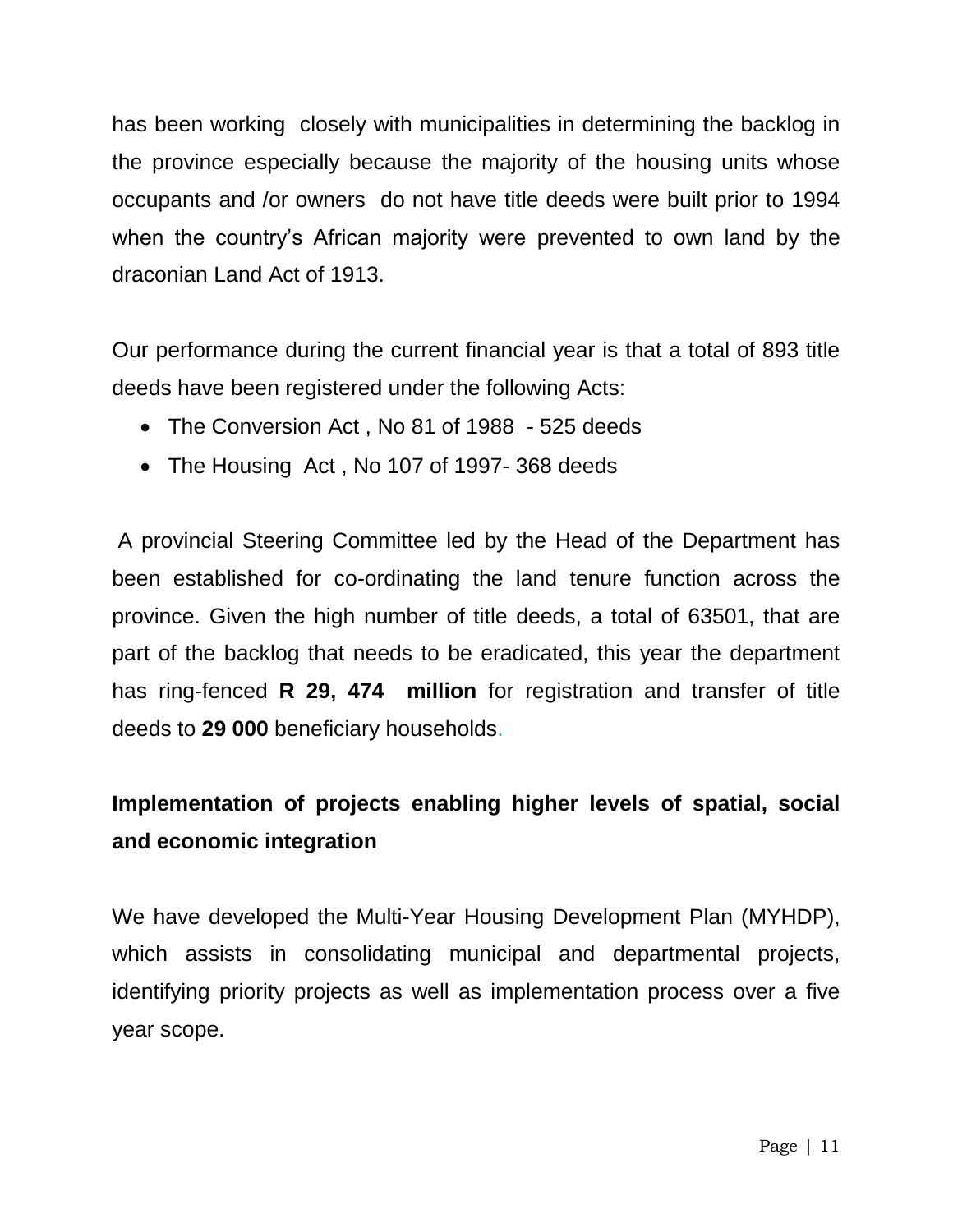Plans have been developed to transform the apartheid spatial inequalities through the Master Spatial Plans and the Spatial Transformation Plans in areas like Matjhabeng Local Municipality which will be developed in the next financial year. All these plans as well as consequent developments will continue to be fully compliant with the new Spatial and Land Use Management Act (SPLUMA), No 16 of 2013 that came into operation on 1 July 2015.

Madame Speaker, the Premier in his 2016 State of the Province Address (SONA) emphasised our commitment to complete the envisaged housing development in Ventersburg for black and white citizens in order to encourage spatial and racial integration while discouraging urban sprawl. *Re hlasela racism through social integration*.

## **Catalytic projects**

As part of ensuring development planning on acquired land, an urban design concept for catalytic project areas has been completed for Vogelfontein (Baken Park) in Dihlabeng Local Municipality and is underway in Metsimaholo Local Municipality for properties in Sasolburg, and in Mangaung Metro for Caleb Motshabi. In the latter project, which has 7000 sites, a contractor has been appointed to do a Turnkey project which entails the services audit, services design and installation, housing design and top structure construction.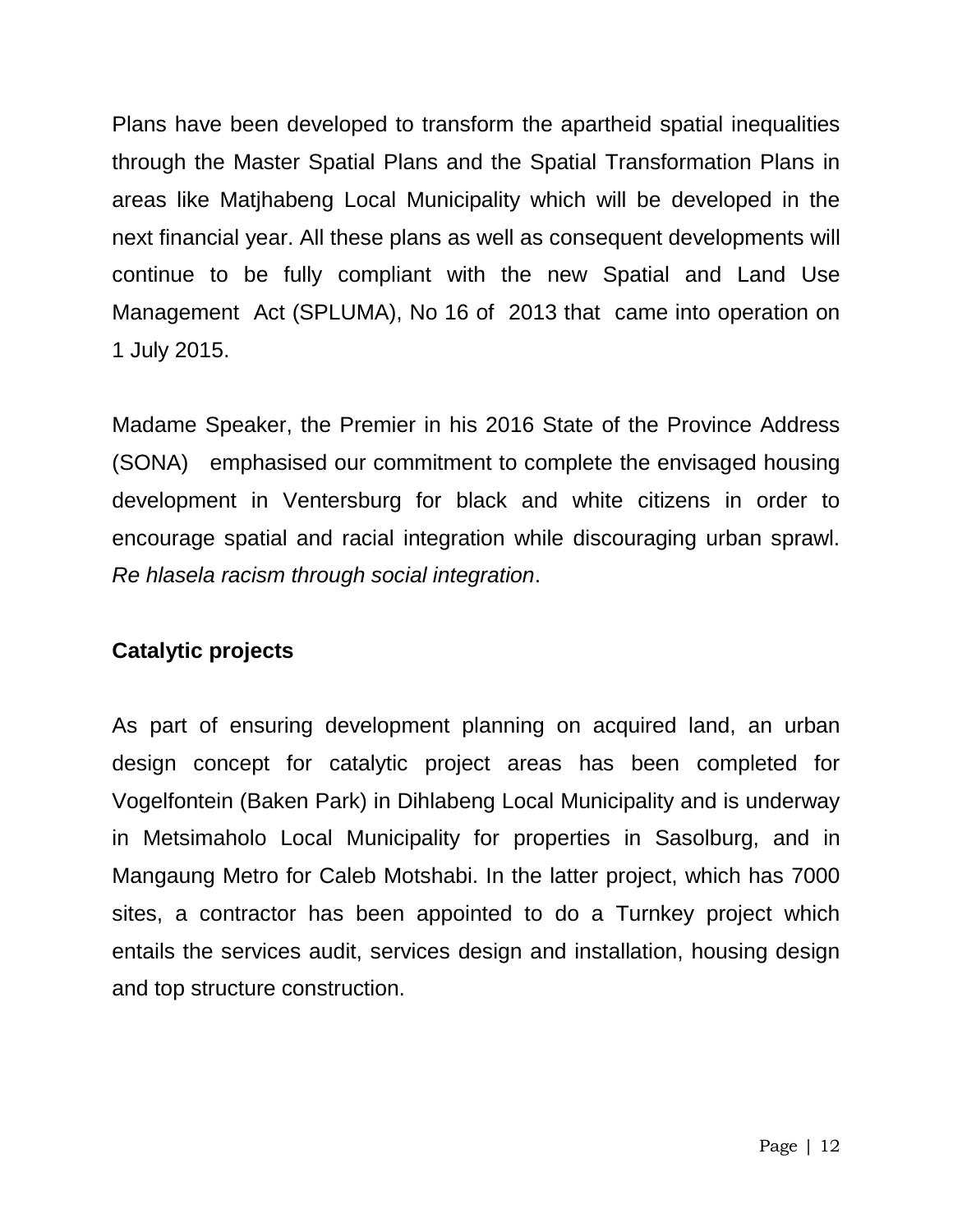In conjunction with Mangaung Metro, we are finalizing the process of urban design in 49 properties at Estoire where construction of a mixed housing development will ensue in due course.

## **The Operational Capital Budget Programme (OPSCAP)**

The Division of Revenue Act (DORA) Framework allows the department to top-slice a maximum of 5% of its annual Human Settlements Development Grant (HSDG) allocation and utilise same to pay for the technical support necessary to assist the Department to deliver on its mandate of human settlements delivery. During the current financial year the funds availed through OPSCAP were used to pay:

- The HDA (Housing Development Agency) for the technical support of identifying, acquiring and assembling strategically located land parcels.
- Project managers
- The Auditor General for the audit fees
- Ernst & Young for financial management support
- NURCHA (National Urban Reconstruction and Housing Agency) for project management support.

The funding for 2016/17 will continue to pay for the above support with the exception of NURCHA as it has been since discontinued.

## **Strengthening accreditation and assignment of municipalities towards human settlement development**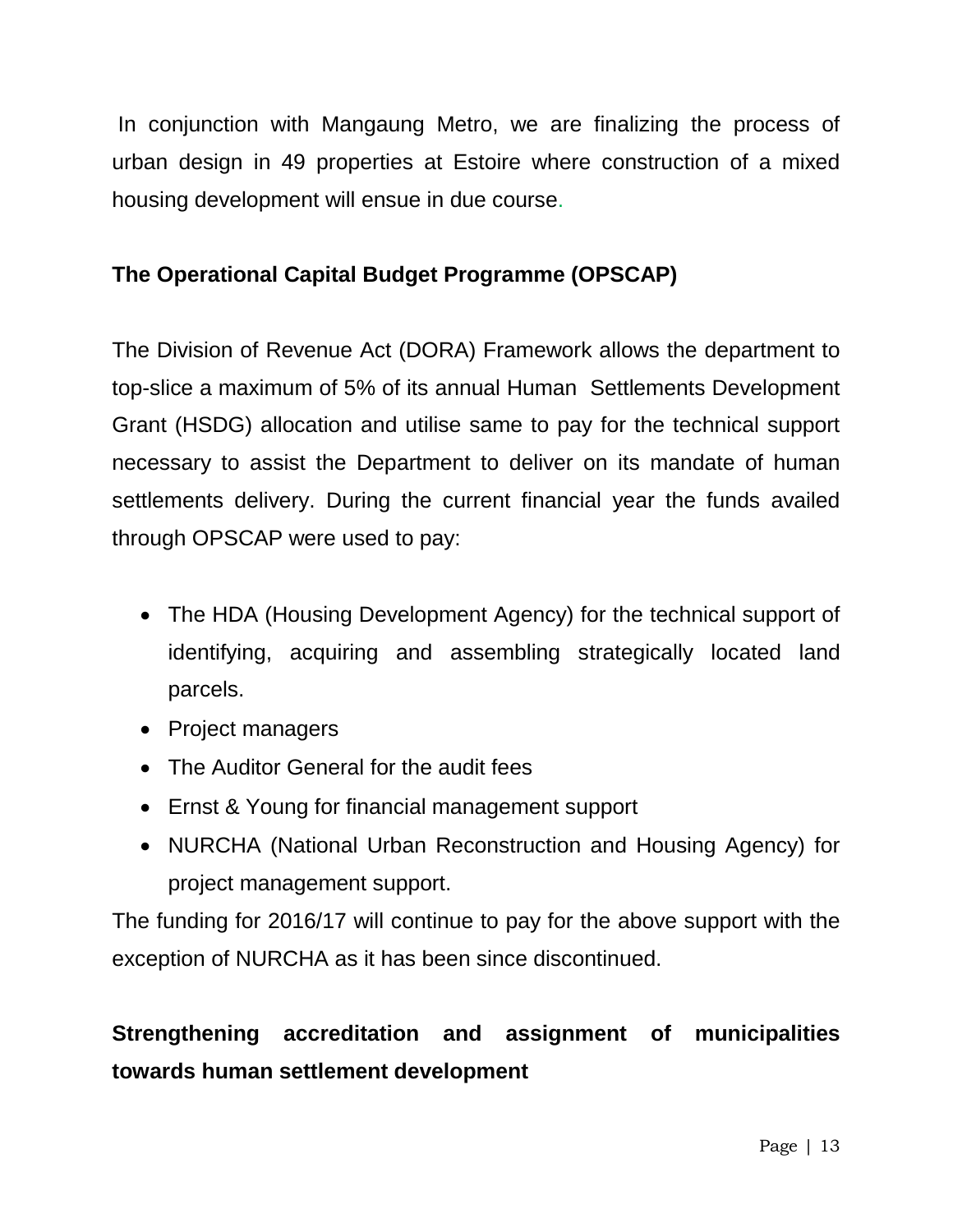Motsamaisi wa dipuisano, here we will ensure that we continue to provide support to five local municipalities, namely Maluti-a-Phofung, Metsimaholo, Dihlabeng, Moqhaka and Matjhabeng to achieve Level 1 Readiness. It is envisaged that in the 2016/2017 financial year, the first three local municipalities will be assessed by the national Department of Human Settlements to determine their readiness to perform Level 1 Accredited Functions. The remaining two municipalities will be assessed during the 2017/2018 financial year.

The department has been supporting Mangaung Metropolitan Municipality to perform Level 1 and 2 accredited functions. We envisage conducting their readiness assessment for Level 3 Accreditation (Assignment) in the 2016/2017 financial year.

Madam Speaker, the above achievements have successfully and pleasantly put behind us the second year of the Five Year of the Implementation Plan as required by the 2014-2019 MTSF. Our people who have benefited through all these programmes have reaped the benefits of freedom as espoused in the Freedom Charter. They have **houses**, **security** and **comfort** of access to water, sanitation and electricity. *They have homes!*

#### **The Govan Mbeki Human Settlements Awards 2015**

In honour of the stalwart of our liberation struggle Govan Mbeki, we successfully hosted the Provincial Govan Mbeki Human Settlements where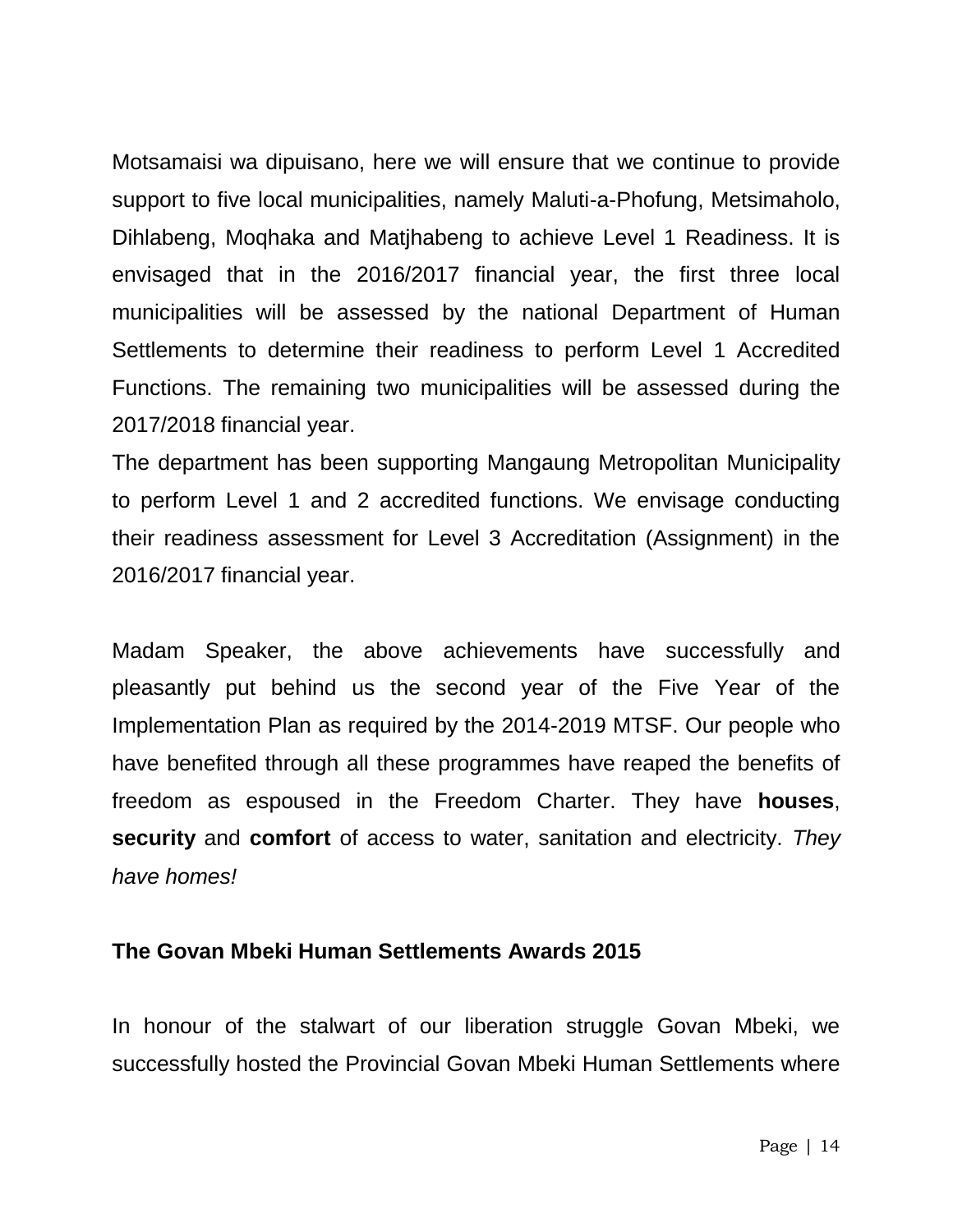the following contractors' contributions to human settlements delivery in the province were accordingly acknowledged:

- Best Woman Contractor: GT Molefe Construction (Harrismith/Tshiame)
- Best Informal Settlements Upgrading project: Superb Homes and Kichen Manufacturers (Thabapatsoa )
- Best Priority Project: E'tsho Engineering and Project Management (Welkom/Thabong)
- Best Rural Human Settlements Project: GT Molefe Construction (Qwaqwa-Bolata/Phamong).
- Best Community Residential Units Project: Stefanuti Stocks Housing (Sasolburg/Zamdela )
- Best Contractor in the Non- Subsidy: GT Molefe Construction ( Phuthaditjhaba Elite)
- Best Social Housing Project : Freshco (Bloemfontein/Brandwag)
- Premier's Merit Award: Superb Homes and Kitchen Manufacturers

We have committed ourselves to assisting the national Department of Human Settlements and the ANC government to utilize available resources to achieve targets set by the MTSF and the National Development Plan (NDP).

Madam Speaker, it is apt for one to reiterate the gist of our mandate and commitments by quoting what the Honourable Premier E.S. Magashule had to say in his State of the Province Address (SOPA) on 16 February 2016: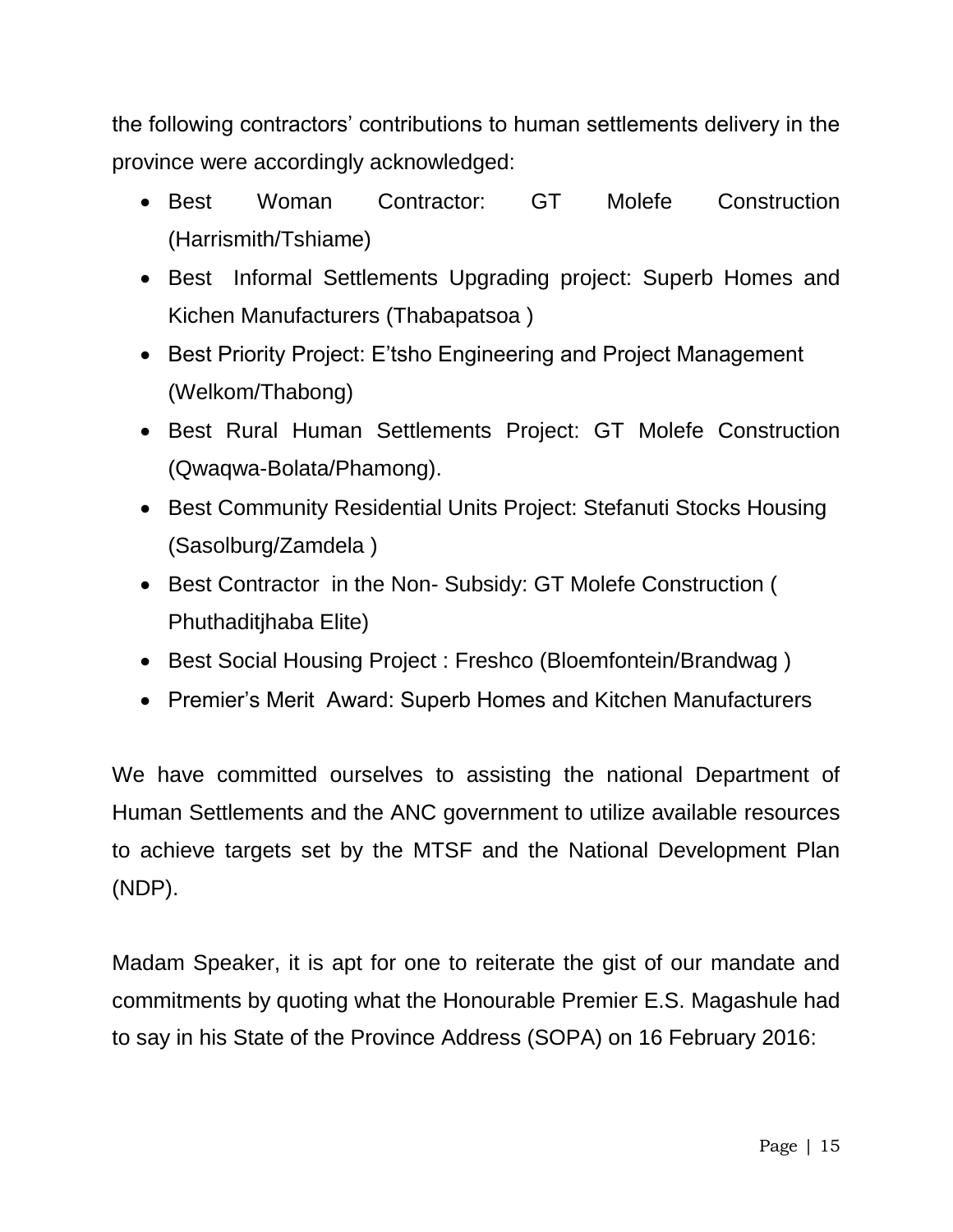"The establishment of integrated human settlements as opposed to the mere provision of houses has continued to progress well. Over the past two financial years, we have delivered more than 9000 housing units across all human settlements programmes. Women contractors were allocated 49% of these projects which is well above the national standard of 30%. We will focus extensively this year on finalizing the transfer of title deeds of completed projects to beneficiaries.

Our progresses with human settlements include:

- Completion of all 1051 units of the Brandwag Social Housing project by June 2016. The development of 400 of the 950 social housing units at Hillside View will also be completed by June 2016.
- The development of Community Residential Units (CRUs) is underway at Dark and Silver City Hostels in Mangaung, Masimong and G Hostel n Welkom, Merriespruit in Virginia and Hostel 4 in Sasolburg.
- To deal with the housing backlog in Metsimaholo we have acquired land measuring approximately 495 hectares in Sasolburg. This property has potential of yielding in excess of 7000 housing opportunities.
- The Vogelfontein mixed housing development project has potential to yield in excess of 5000 housing opportunities. Phase one of this project, focusing on BNG houses, is currently under development and subsequent phases will accommodate middle and higher income groups.
- We will continue with installation of both water and sewer networks in Matjhabeng, including the development of K10 in Odendalsrus and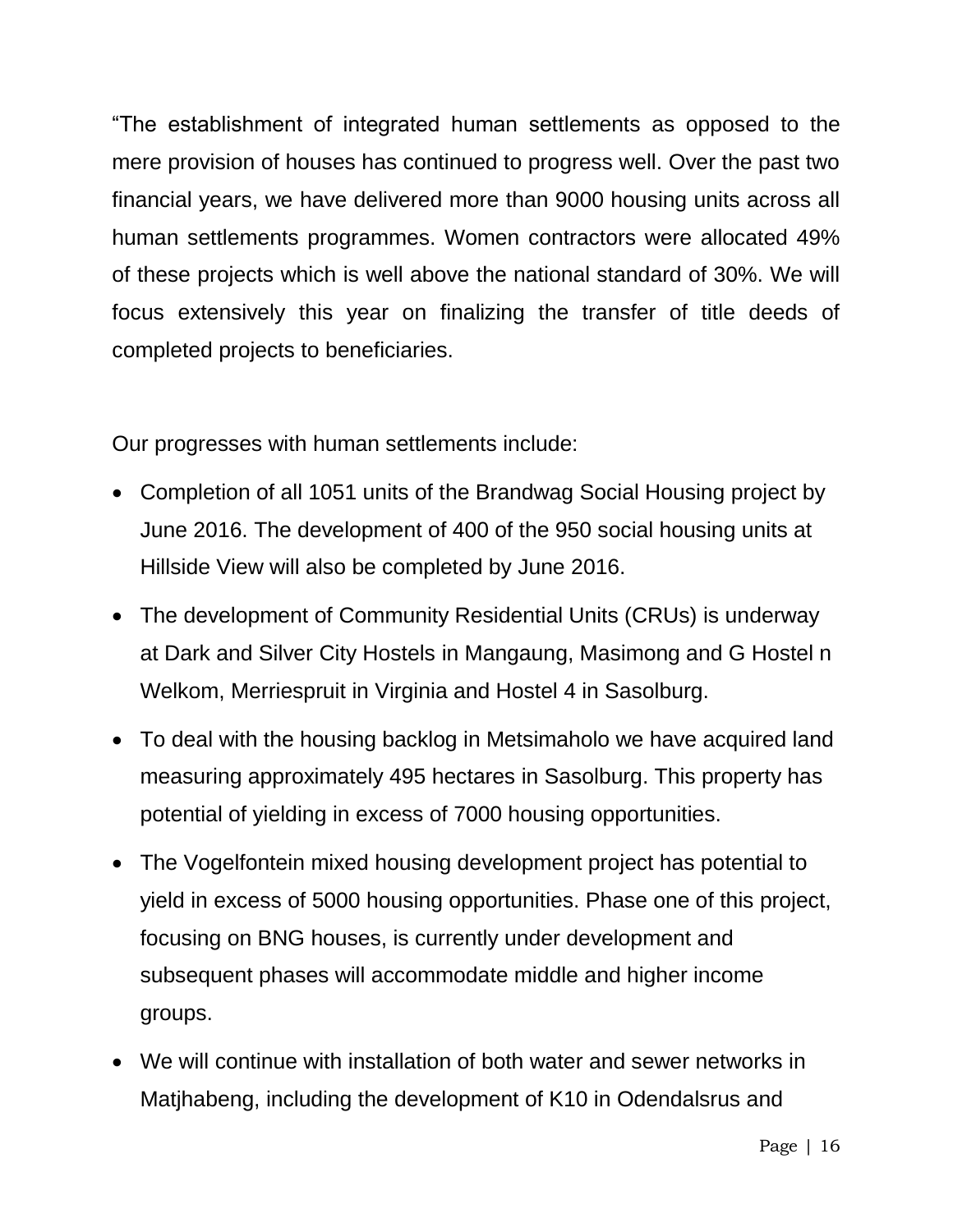Phokeng in Thabong. A services audit has been completed in Caleb Motshabi and final design work is in progress.

- We launched the Military Veterans housing programme during December 2015 when the first of these were handed over to eligible households in Lourierpark, Bloemfontein. This programme will continue to unfold this year.
- To ensure the geographic spread of human settlements service provision with regard to the construction of housing units in the Xhariep region, we have set a target of building a minimum number of housing units in each town in this financial year."

Furthermore, Madame Speaker, we will do the following:

The current G hostel blocks, in Welkom, will be demolished once the new units in the adjacent site have been completed.

A services audit has been completed of Caleb Motshabi settlement and the process of design for services is in progress. The installation of water and sewer will take place during 2016/17 financial year and the construction of top structure in the subsequent year.

The massification programme will be enhanced to increase our efforts to create job opportunities in an endeavor to address the triple challenge of poverty, inequality and unemployment. Our high impact delivery programme Operation Hlasela will be enhanced and replicated to some projects to be implemented through Expanded Public Works Programme (EPWP) and Community Work Programme (CWP). We have completed the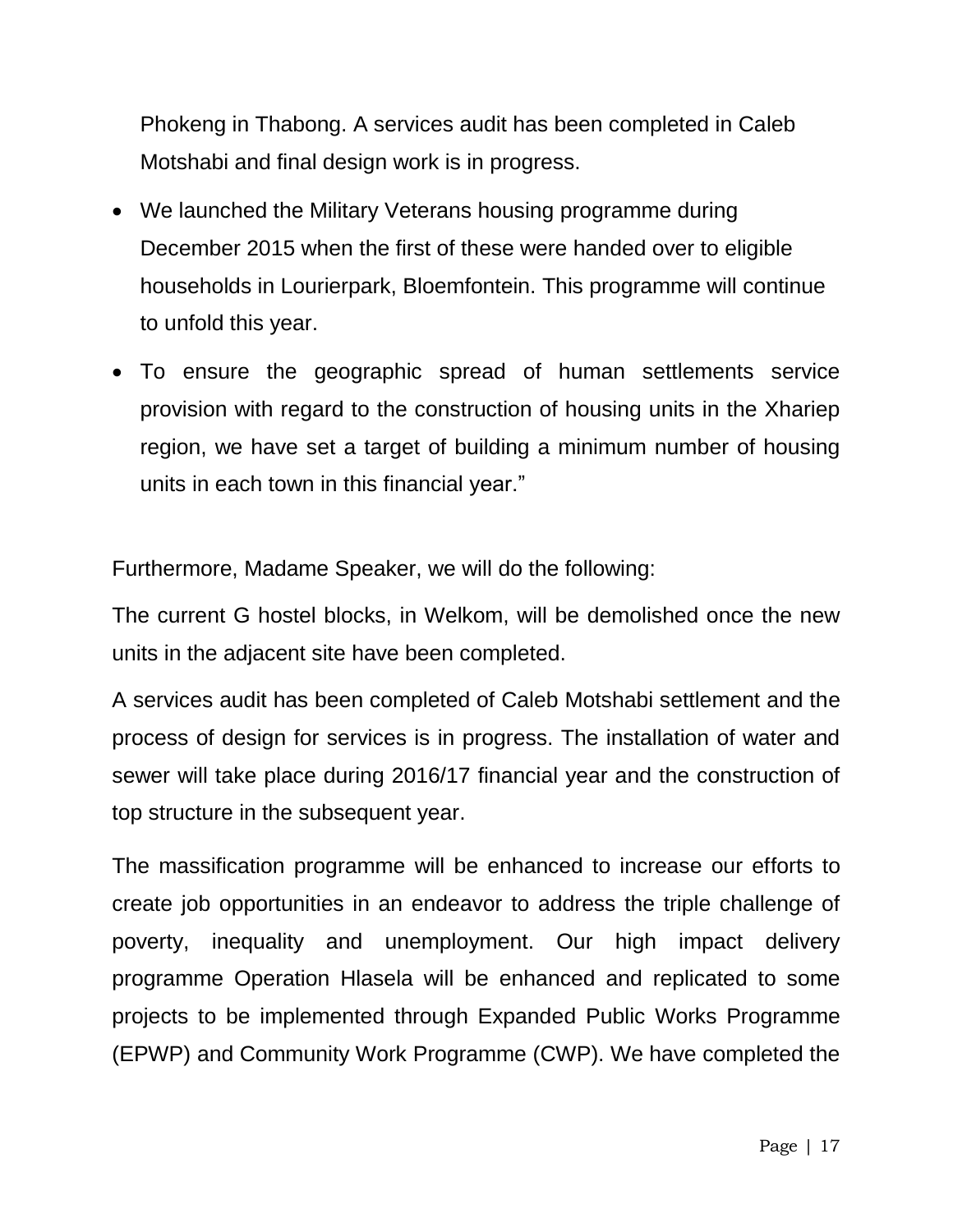Ficksburg project and the Senekal project will be completed in the 2016/2017 financial year.

A feasibility study will be conducted by the Department of Public Works & Infrastructure in Viljoenskroon within the Moqhaka Local Municipality to determine the feasibility of a Community Residential Units (CRU) project.

Intergovernmental relations will be explored and exploited to ensure that the Department of Water and Sanitation (DWS) prioritizes key human settlements projects which are adversely impacted by the absence or shortage of complementary bulk water and sanitation infrastructure through their allocation of Regional Bulk Infrastructure Grant (RBIG).

Incrementally and with budget constraints permitting, the department will increase its presence and footprint in all the 20 towns in the Xhariep District through various projects under various programmes. The 9 towns which the department will extend its presence are:

- Luckhoff
- Phillipolis
- Koffiefontein
- Jacobsdal
- Fauresmith
- Van Stadensrus
- Rouxville
- Petrusburg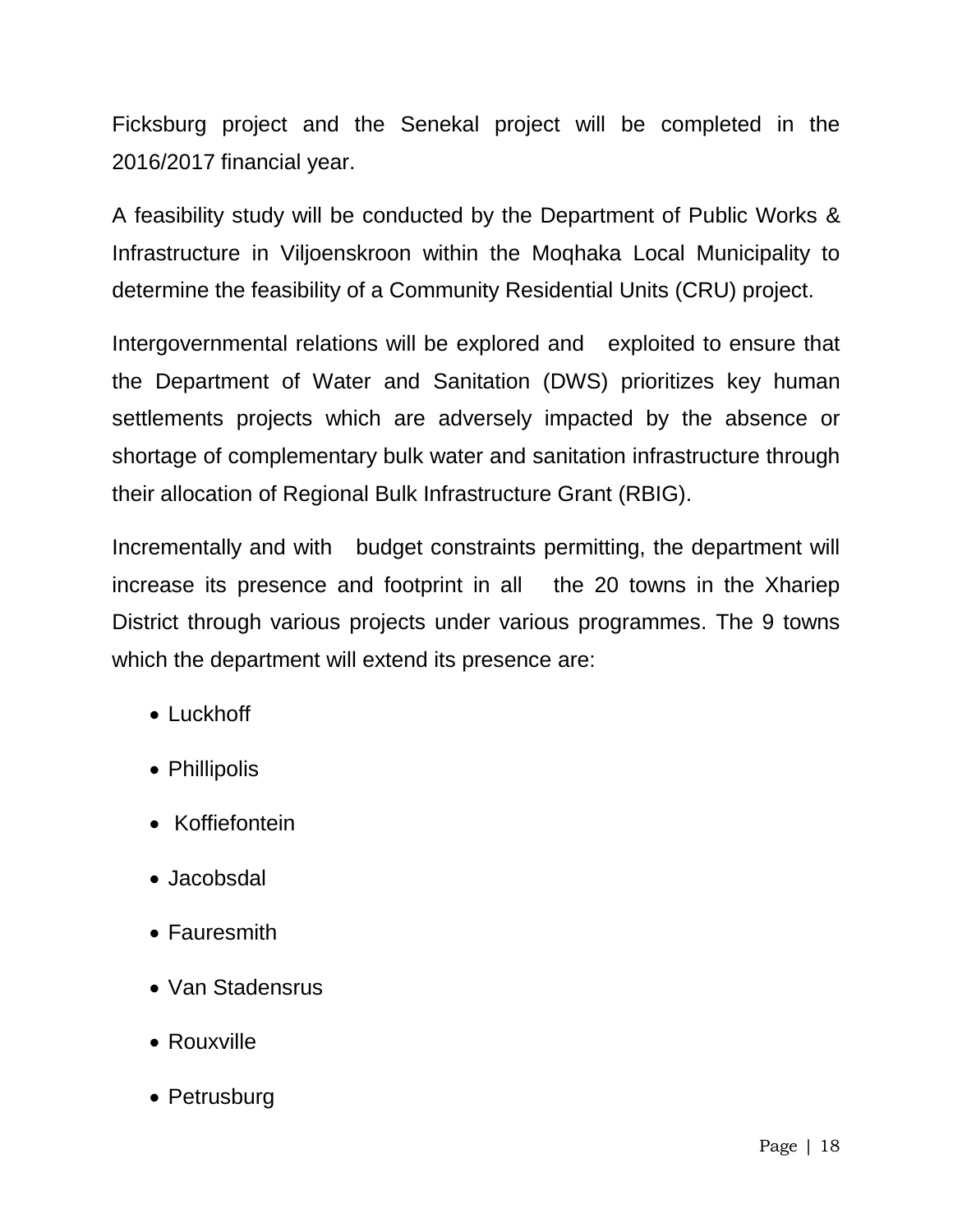## • Wepener

In pursuit of stringent fiscal discipline, the beneficiary households will be actively encouraged to demolish their dilapidated, two room and defective houses themselves in an effort to reduce the demolition costs so that the department can only intervene with the construction of new units.

Possible and sustainable partnerships will be explored with developmentorientated **Development Finance Institutions (DFIs)** and **State Owned Companies (SOCs**) to provide supplementary and complementary funds to ensure that the department meets its MTSF targets despite the budget cuts of the human settlements sector's budget by approximately R 1, 6 billion. The department's share in budget cuts is approximately R104 million.

The entire Human Settlements Development Grant for 2016/2017 amounting to **R 1 , 098 billion (R 1 098 411 000-00)** will be invested **pro rata** in various districts in the following percentages to build **5016 housing units** across all programmes and service **7449 sites**

- Thabo Mofutsanyana: 12% at a cost of **R 129 ,419 million** for 750 sites, 233 units and 9590 title deeds
- Fezile Dabi: 19% at **R 203,196 million** for 2491 sites, 1226 units and 4299 title deeds
- Lejweleputswa: 31% at a cost of **R 328,309 million** for 3208 sites, 2562 units and 6378 title deeds
- Mangaung: 34% at **R 364,453 million** for 1000 sites, 691 units and 5855 title deeds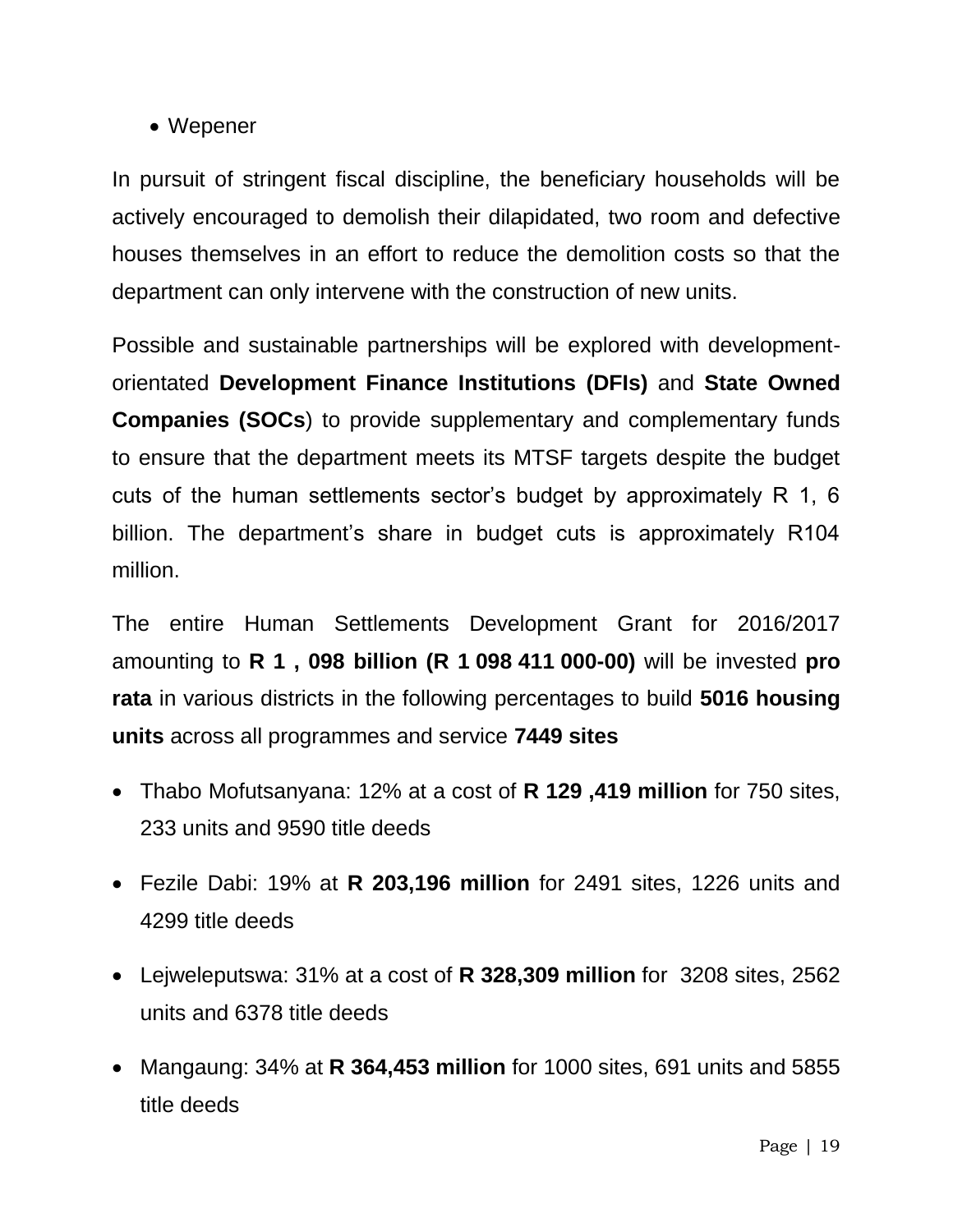Xhariep: 4% at a cost of **R 43,673 million** for 168 units and 976 title deeds

The following programmes: Accreditation of Municipalities, Planning and Services, Top Structure construction, Acquisition and/ Release of Land parcels, Social Housing, Community Residential Units, Land Restitution and Title Deeds Restoration, will be implemented in all districts or regions and all 19 local municipalities and Mangaung Metropolitan Municipality to realize the above stated number of sites accessing water and sanitation and /or housing units constructed and title deeds registered per district or region.

Madame Speaker let me hasten to announce that the Provincial Treasury has, for 2016/2017 availed an additional **R50 million** earmarked for demolition and construction of two room houses across the province.

These efforts by the department will ensure compliance with our obligations as per the ruling party's election Manifesto, the Freedom Charter, the Constitution, the Breaking New Ground Plan and in turn really assist in retrofitting the current settlements into the integrated and sustainable Human Settlements required by the National Development Plan.

The Honourable Premier E.S. Magashule has succinctly captured the challenging times posed by the slow economic growth in his 2016 State of the Province Address when he said, "More than ever, the year 2016 presents we with the opportunity to practice serious fiscal discipline necessitated by a shrinking provincial revenue envelope without compromising service delivery. This must be done whilst we also explore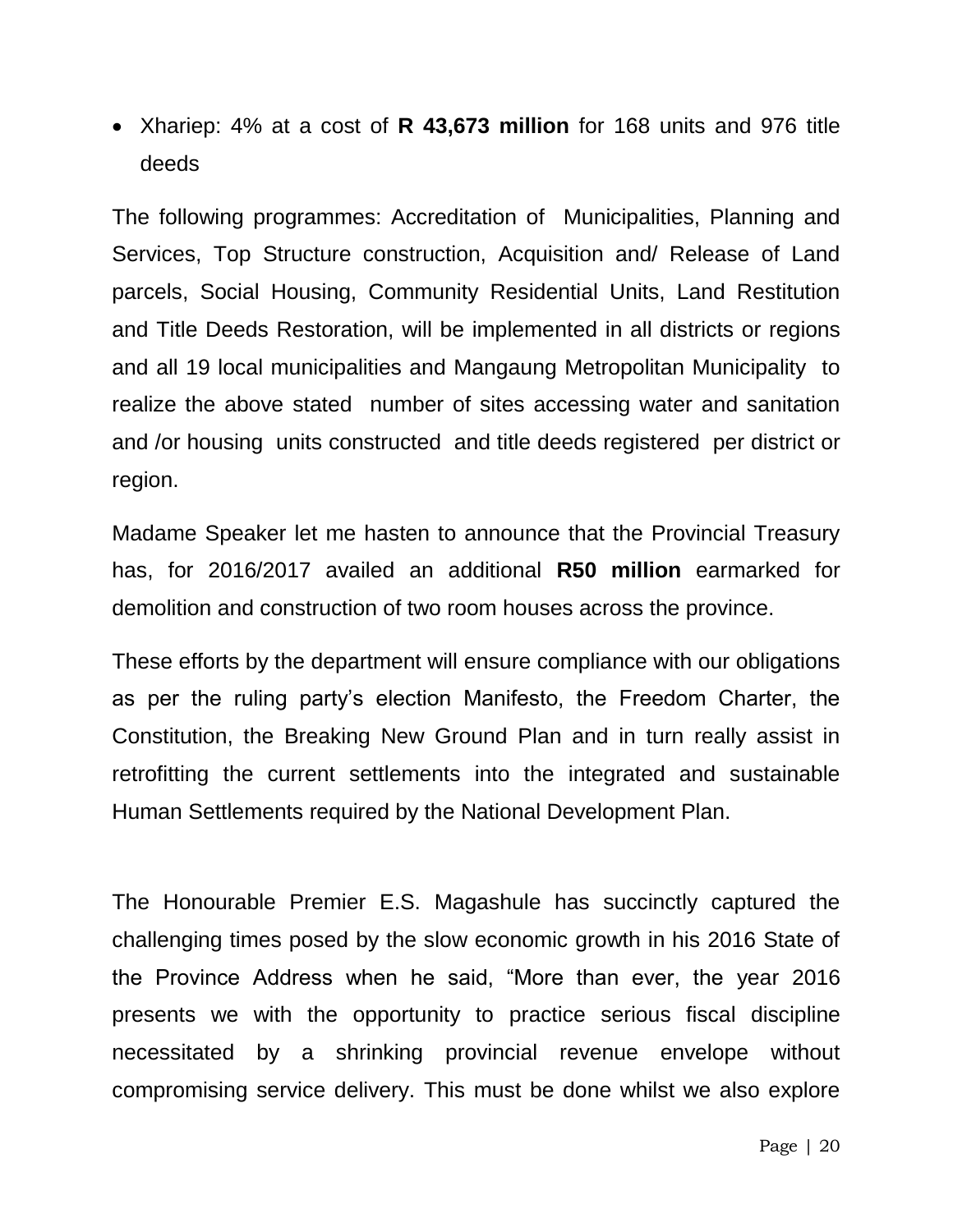and support initiatives that will stimulate the provincial economy. We have embarked on this complex journey by participating in an initiative led by National Treasury that aims to ensure that we do not compromise the priorities set out in the Freedom Charter, the National Development Plan and the 2014-2019 Medium Term Strategic Framework."

#### **COOPERATIVE GOVERNANCE AND TRADITIONAL AFFAIRS**

Honourable Speaker, in our 2015 budget vote speech, we made commitments to the agenda of Outcome 9: A Responsive, accountable, effective and efficient local government system; an agenda that seeks to ensure that our local government sphere is well suported to serve our people and indeed improve their lives. Local government, Madame Speaker, is the sphere of government where all of government work converges; where our people are and where our services are needed most. Our responsibility is to ensure that this work is well coordinated for achievement of the desired impact.

This past year was also the first year of implementation of the Back to Basics approach to government, which seeks to do just that – going back to basics of serving with intent and humility, to make democracy really meaningful and tangible to our people.

This year, 2016, is the year of advancing people's power. Local government is in all of our hands, let's make it work.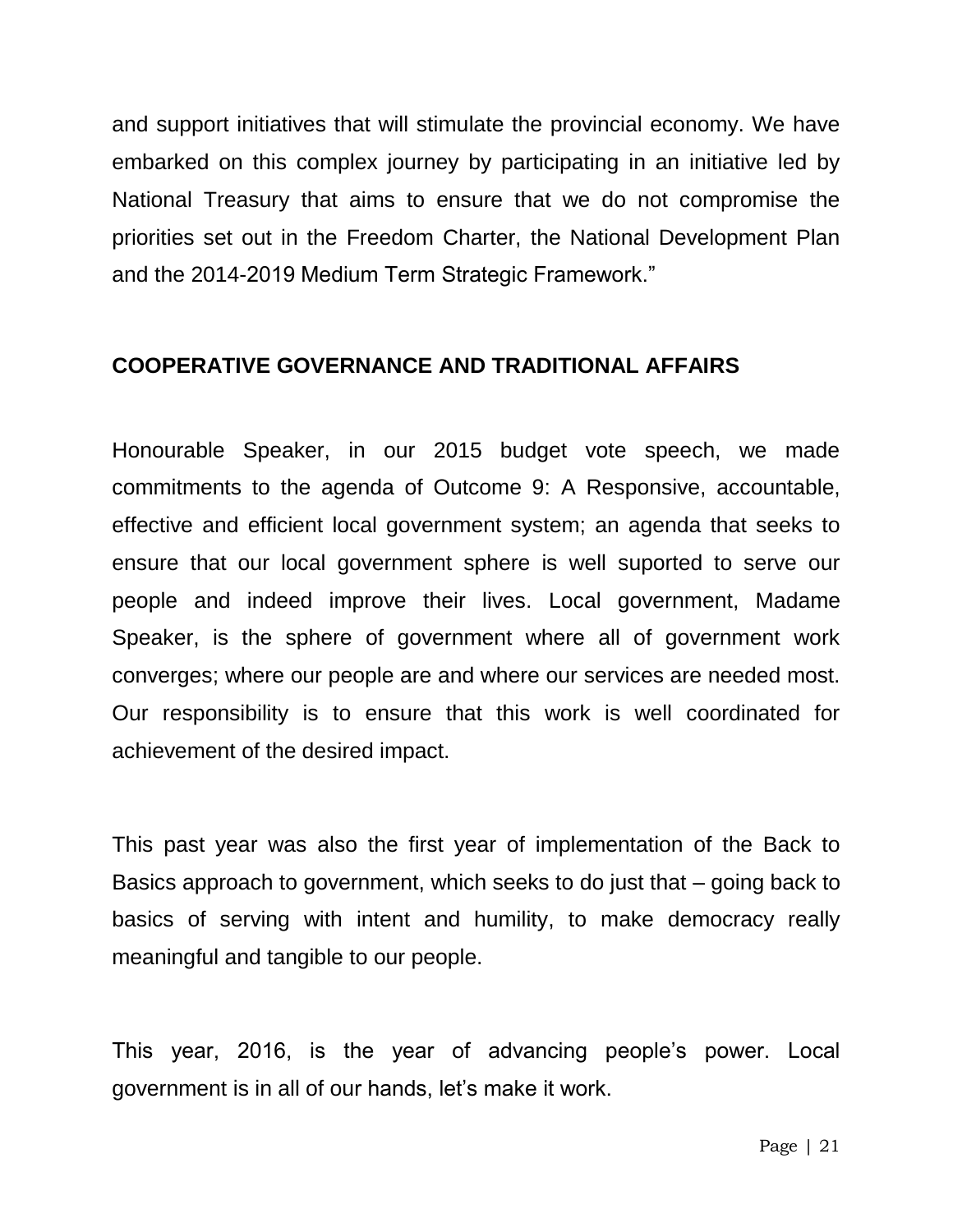I will not be just Madame Speaker if I do not mention that the 16 years of local government that we are celebrating this year, have not come without challenges. This sphere, by its nature as the end point of service delivery, measures our own performance as government. Much of challenges experienced in local government are rooted in our past. Let us take the issue of electricity debt and infrastructure inadequacies for instance.

Madame Speaker it is undeniable that the history of spatial disparities and segregation meant that resources as inherited in 1994 were limited to a select few. With freedom and aspirations of our people to move into the urban area, the portions of these services were now far too little to cater for this unprecedented population expansion. This matter is playing itself out as inadequacies currently revealed in this era. These are however the results of apartheid policies and planning which must be undone simultaneously as we strive to meet the needs of our people equally.

In responding to the extent to which the two departments honoured commitments made, we can report as follows:

Integrated Development Plans (IDPs) are the cornerstone of municipal work as they ensure public participation, coordinated planning and democracy – government by the people for the people. In enhancing legally-compliant Municipal Integrated Development Plans (IDPs), we held an IDP alignment workshop with all district and local municipalities on alignment of municipal IDPs with the National Development Plan (NDP), the Medium Term Strategic Framework (MTSF) and the Free State Growth and Development Strategy (FSPGDS). The workshop was conducted for IDP Managers and Section 56 Managers. The department will continue to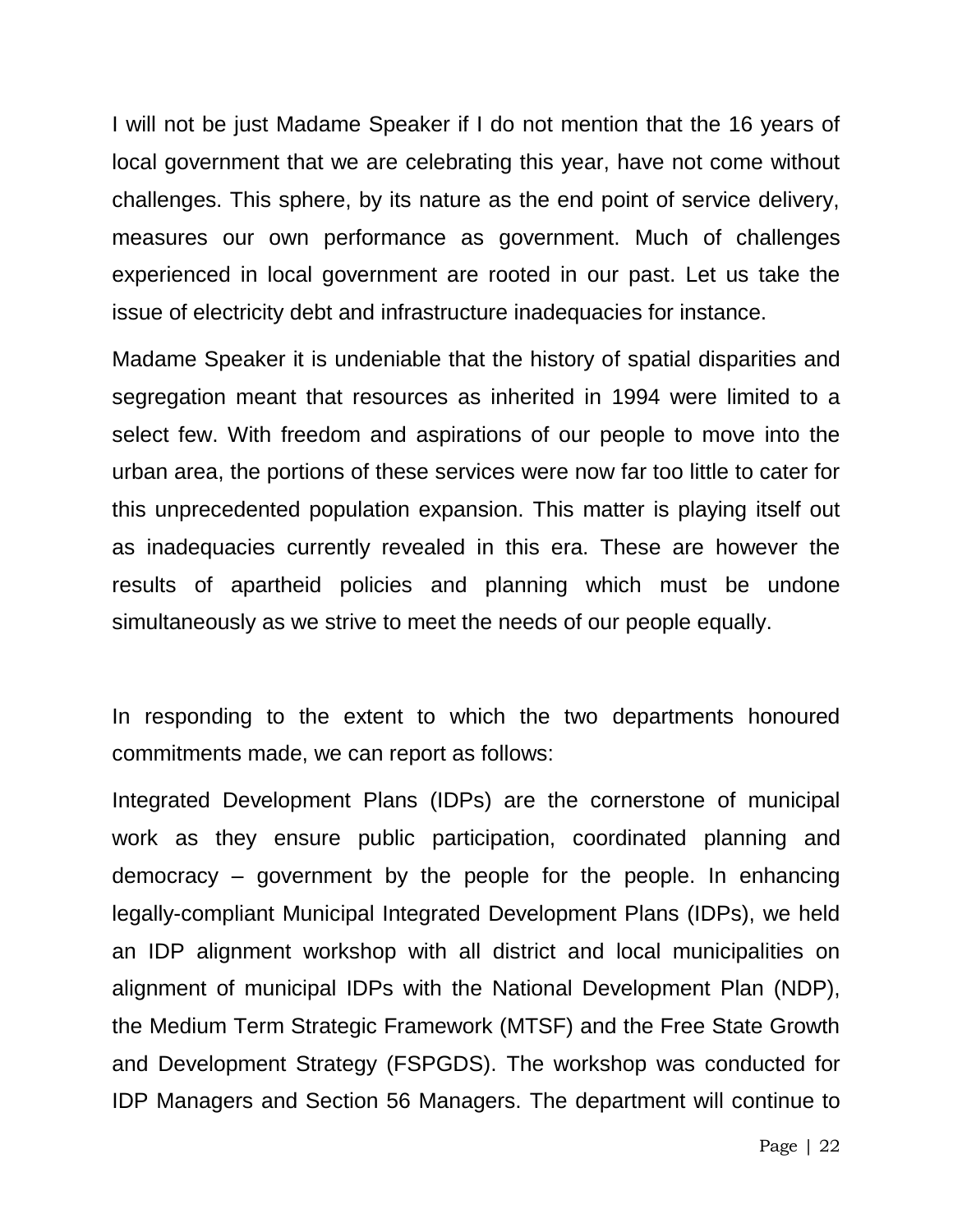arrange similar workshops with remaining municipalities during 2016/2017 towards improving integrated planning on municipal level.

We have indicated last year that the department will focus on among others the training of municipal officials and Councilors and analyzing the capacity of municipalities to successfully implement the Spatial Planning and Land Use Management Act (Act 16 of 2013), which serves to bridge the racial divide as well as provide measures to transform the settlement patterns of the country created by previous discriminatory legislation.

During the year under review, the department completed the draft Spatial Planning Bill, which intends to regulate matters related to land use management, township establishment, spatial planning, subdivision of land, consolidation of land, removal of restrictions and other matters related to provincial planning and municipal planning. The Bill will henceforth be submitted to the Free State Legislature for tabling during the 2016/2017 financial year.

Madame Speaker, as mentioned last year, performance contracts and employment contracts form the basis for the strengthening of administrative and institutional capabilities of municipalities. As the status of signed Performance Agreements and Employment Contracts within municipalities was not as it should be, and needed to be improved, the department undertook to strengthen its support to municipalities towards complying with the provisions of the Local Government Regulations on the appointment and conditions of employment of senior managers (2014). I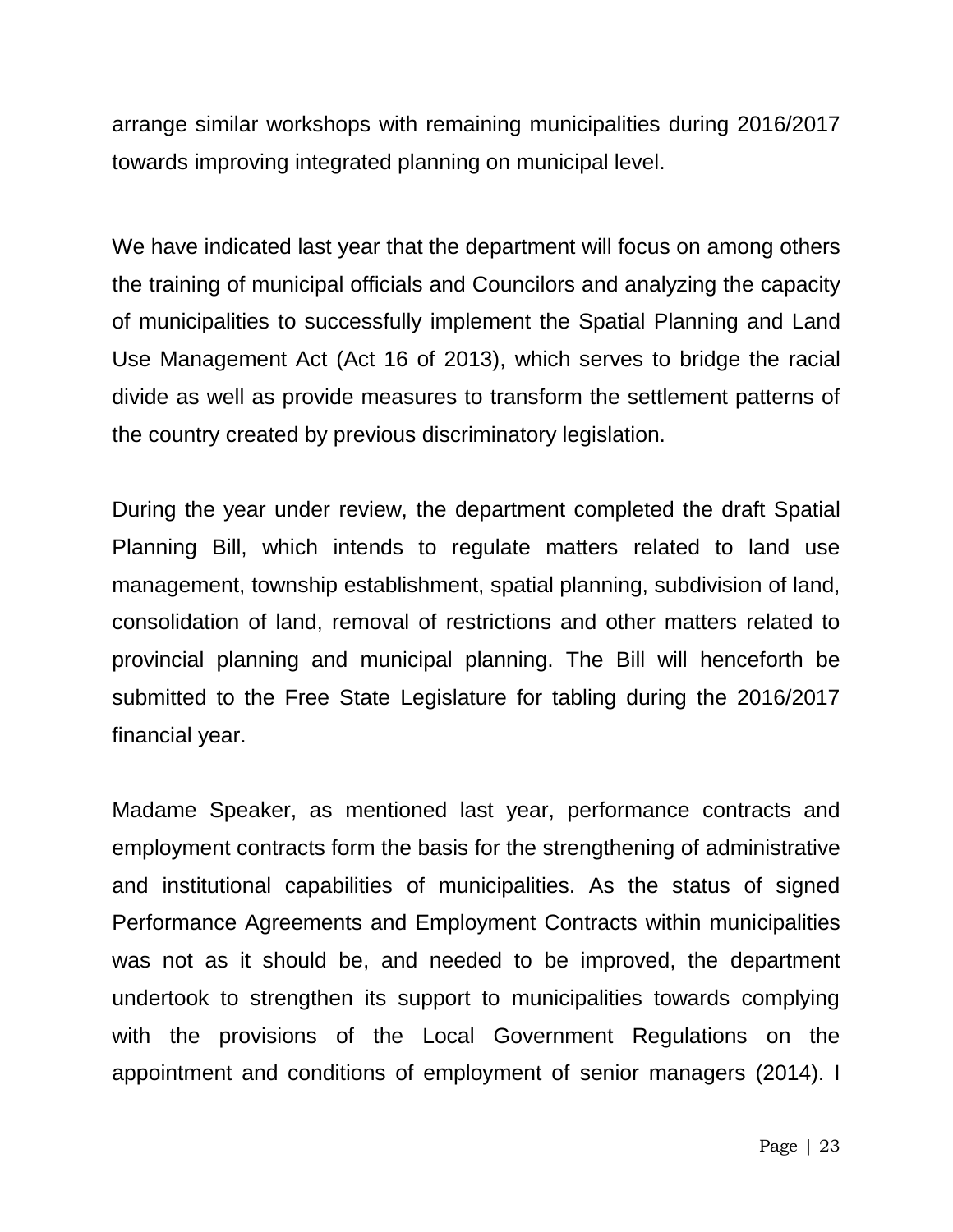also indicated that the support provided by the department during the 2015/2016 financial year will include support on the filling of top critical posts within municipalities as well as successful implementation of a functional performance management system; the latter will result in municipalities timely submitting their annual performance reports (Section 46 of the Municipal Systems Act, Act No. 32 of 2000).

In response to above commitments, I can report that we successfully launched a (provincial) Performance Management Forum during June 2015, with the objective to assist and support municipalities towards complying with legislation relating to the (municipal) performance management system (e.g. the filling of section 56 posts and the conclusion of performance agreements and employment contracts). The Provincial Forum will meet twice a year towards ensuring that municipalities comply with legislative requirements in this regard, while district-based forums will be held every quarter. Twenty (20) municipal managers submitted their 2015/2016 performance agreements. Municipalities also tabled their 2014/2015 Annual Performance Reports during the year under review.

Honourable Speaker, the successful implementation of the Management Support Programme and other initiatives in municipalities, in partnership with the Provincial Treasury and other strategic partners, yielded significant results. While the majority of municipalities demonstrated the ability to sustain good audit opinions from prior years, a number of municipalities succeeded to improve their audit outcomes.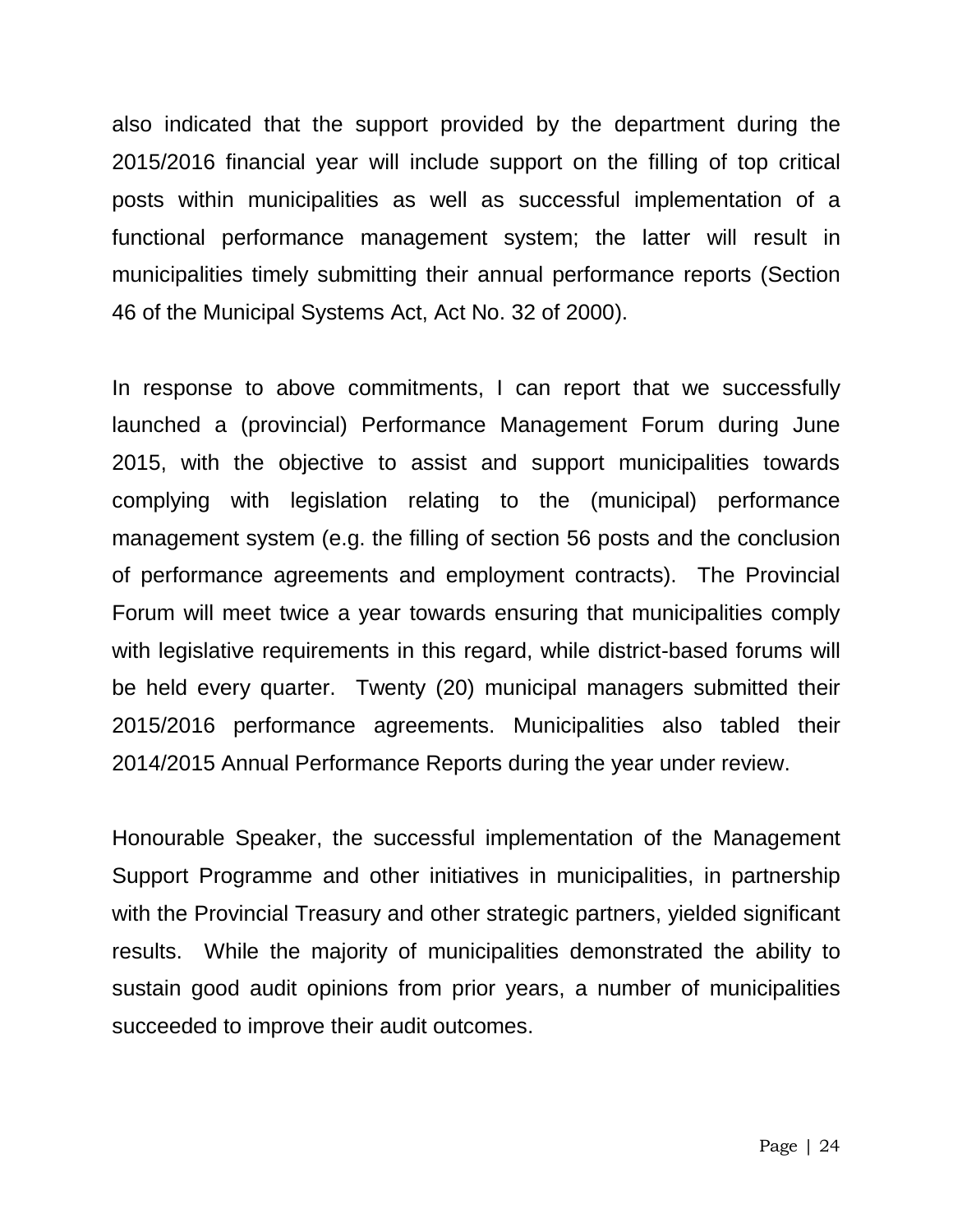Through the Municipal Support Programme, the department appropriated an amount of R 27, 03 million during the year under review to deploy specific companies to Maluti-a-Phofung, Metsimaholo, Ngwathe, Matjhabeng and Moqhaka municipalities. A further R 7, 7 million was appropriated to deploy individual expertise to Matjhabeng, Nala, Naledi, Mantsopa, Mohokare, Kopanong and Letsemeng municipalities. The department also assisted Setsoto, Mantsopa and Mafube municipalities with technical expertise towards ensuring Generally Recognised Accounting Practice (GRAP) 17 compliance, in partnership with the Institute of Municipal Engineering of Southern Africa, at a cost of R 4, 6 million, resulting in Unqualified and Qualified Opinions in Setsoto and Mantsopa municipalities respectively.

Fezile Dabi and Thabo Mofutsanyana district municipalities improved their Audit Opinions, with Thabo Mofutsanyana receiving a Clean Audit.

Mafube, Maluti-a-Phofung and Matjhabeng local municipalities require dedicated support towards ensuring that they move away from Disclaimers; the same applies to the Phumelela Local Municipality.

**The monumental achievement of the Ngwathe Local Municipality to improve from 17 consecutive disclaimers to an unqualified audit opinion in 2014/2015, serves as an inspiration to the above municipalities. The improvement from a Disclaimer to an Unqualified and Qualified audit finding in the Nala and Mantsopa Local Municipalities respectively is also commendable. Progressive change**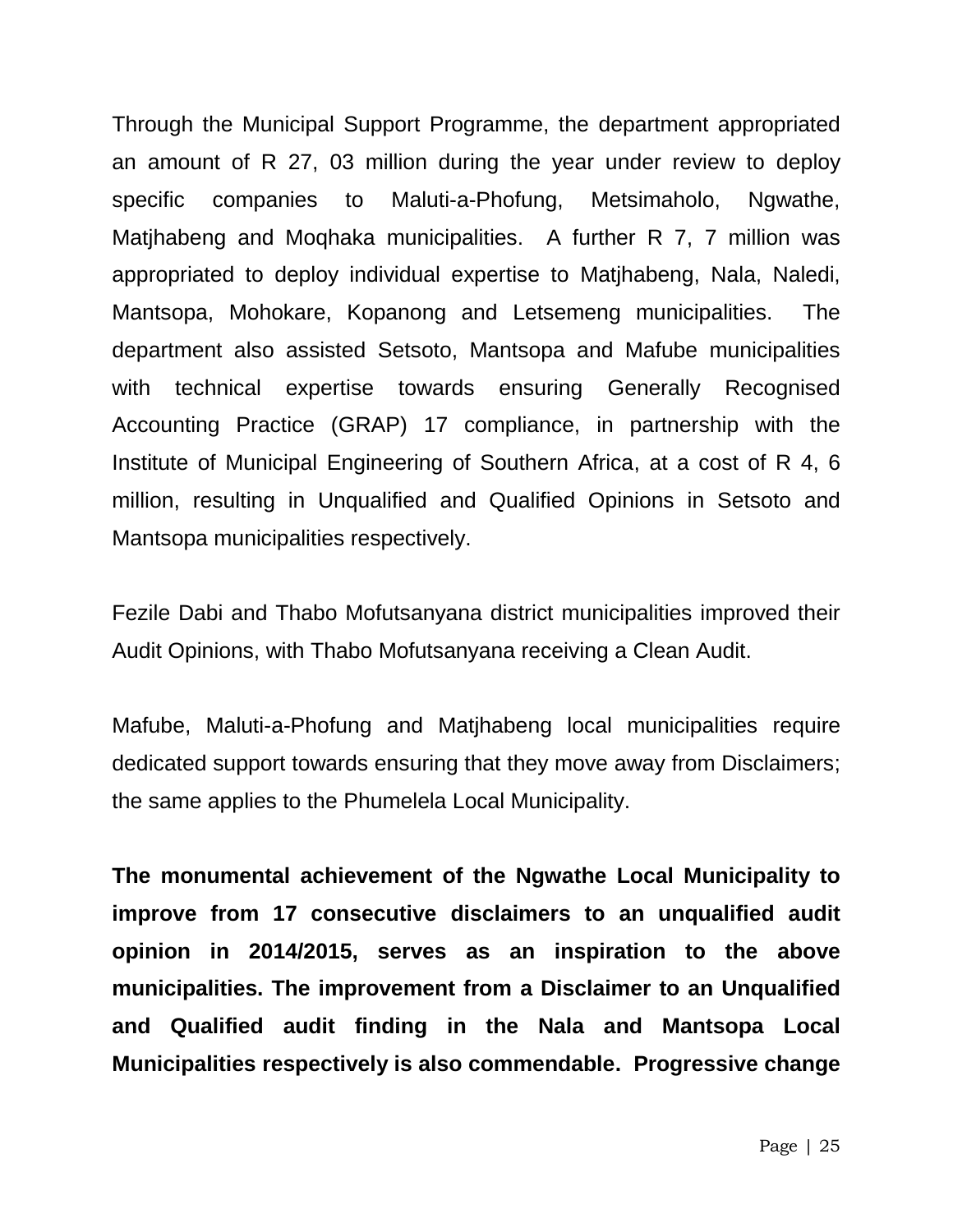## **of this nature demonstrates the value that derived from support strategies and initiatives such as the Back-2-Basics Programme.**

Madam Speaker, while celebrating success stories in Local Government, it is to be acknowledged that municipalities still face major service delivery, financial viability and liquidity constraints which require urgent attention. In ensuring the financial viability of municipalities, the department assisted struggling municipalities financially with R33, 5 million during the year under review. These municipalities include Xhariep, Kopanong, Mantsopa, Thabo Mofutsanyana Setsoto and Dihlabeng municipalities.

Following the appointment and deployment of 38 Cuban Engineers to 18 municipalities within the province to assist such municipalities in infrastructure project planning as well as operations and manintenance projects, we have noted a considerable improvement in municipalities maintaining their assets where capital infrastructure was injected.

Honourable Speaker, the Municipal Infrastructure Grant (MIG) continued to contribute towards municipal service delivery in the Province during the past year. An amount of R338 million (47%) out of an allocation of R717 million was spent by municipalities as at the end of January 2016 towards the Municipal Infrastructure Grant (MIG) for the 2015/2016 financial year, and more specifically as per the following categories:

- Water: 8% (R30m)
- Sanitation: 30% (R103m)
- Roads, storm water and pedestrian bridges: 35% (R119m)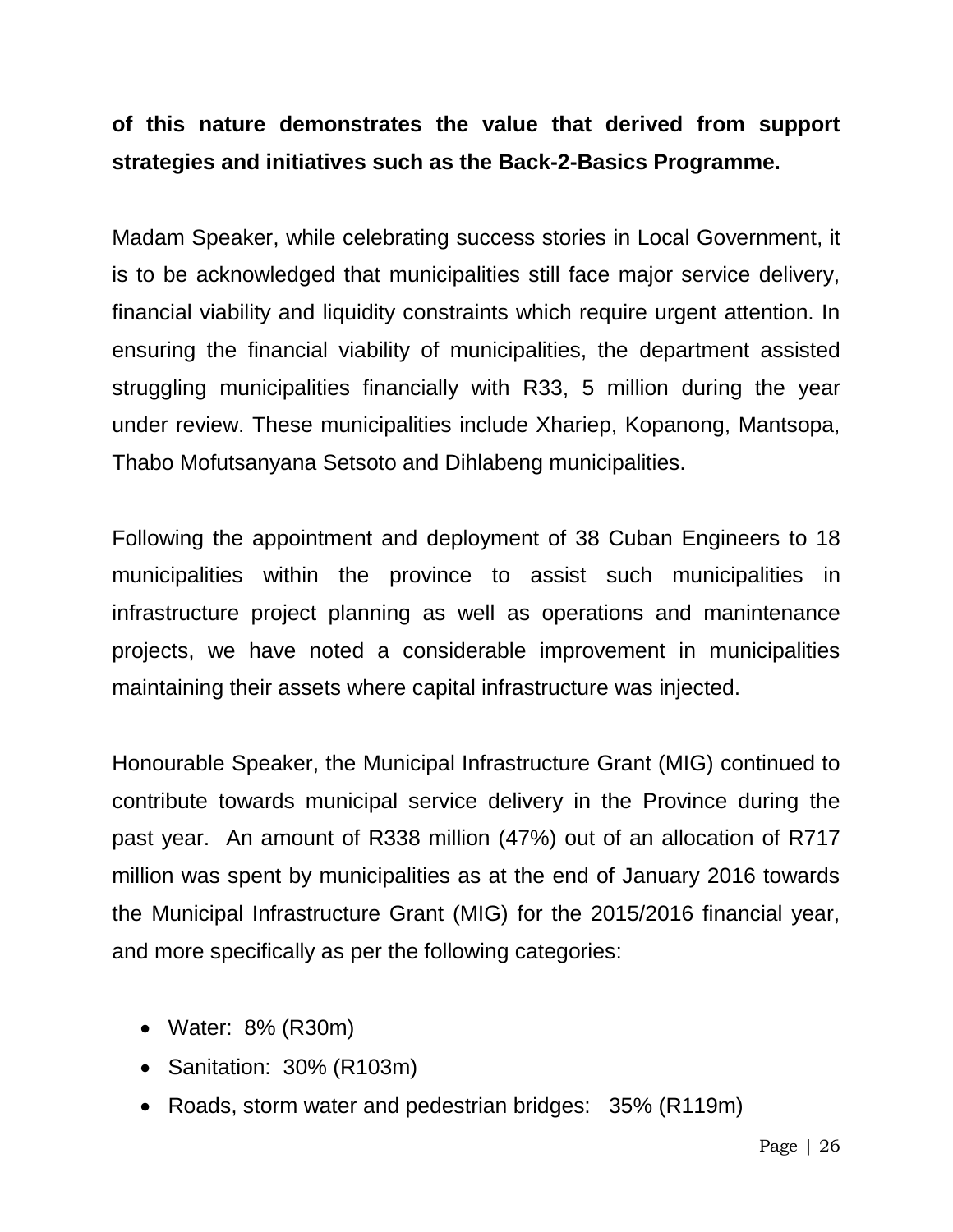- Cemeteries: 1% (R3m)
- Sport and recreation, multipurpose centers: 10% (R34m)
- High mast lights: 6% (R19m)
- Project Management Units: 6% (R19m)
- Solid waste disposal: 1% (R2m)
- Taxi ranks: 1% (R3m)
- Fencing: 1% (R2m)
- Street trading (such as hawker stalls): 1% (R4m)

Nine (9) municipalities reached the January 2016 provincial expenditure target of 50% for the 2015/2016 financial year. A further five (5) Municipalities reached a percentage of 45% - 50% and two (2) Municipalities spent between 35% - 41%. The remaining three (3) Local Municipalities (Mohokare, Naledi and Mafube) spent less than 32%. These municipalities will continue to be supported through monthly interventions, quarterly MIG Forum meetings and one-on-one sessions, thereby ensuring that they spend 100% of their allocation by the end of June 2016 (when the MIG financial year comes to an end)

Municipalities still have the opportunity to spend their full allocation by the end of June 2016. The municipalities that are currently underspending are closely monitored by the Department and interventions are scheduled to fast-track expenditure. The Department will continue to provide assistance to municipalities on MIG project planning, expenditure, reporting, the unblocking of projects and various technical matters.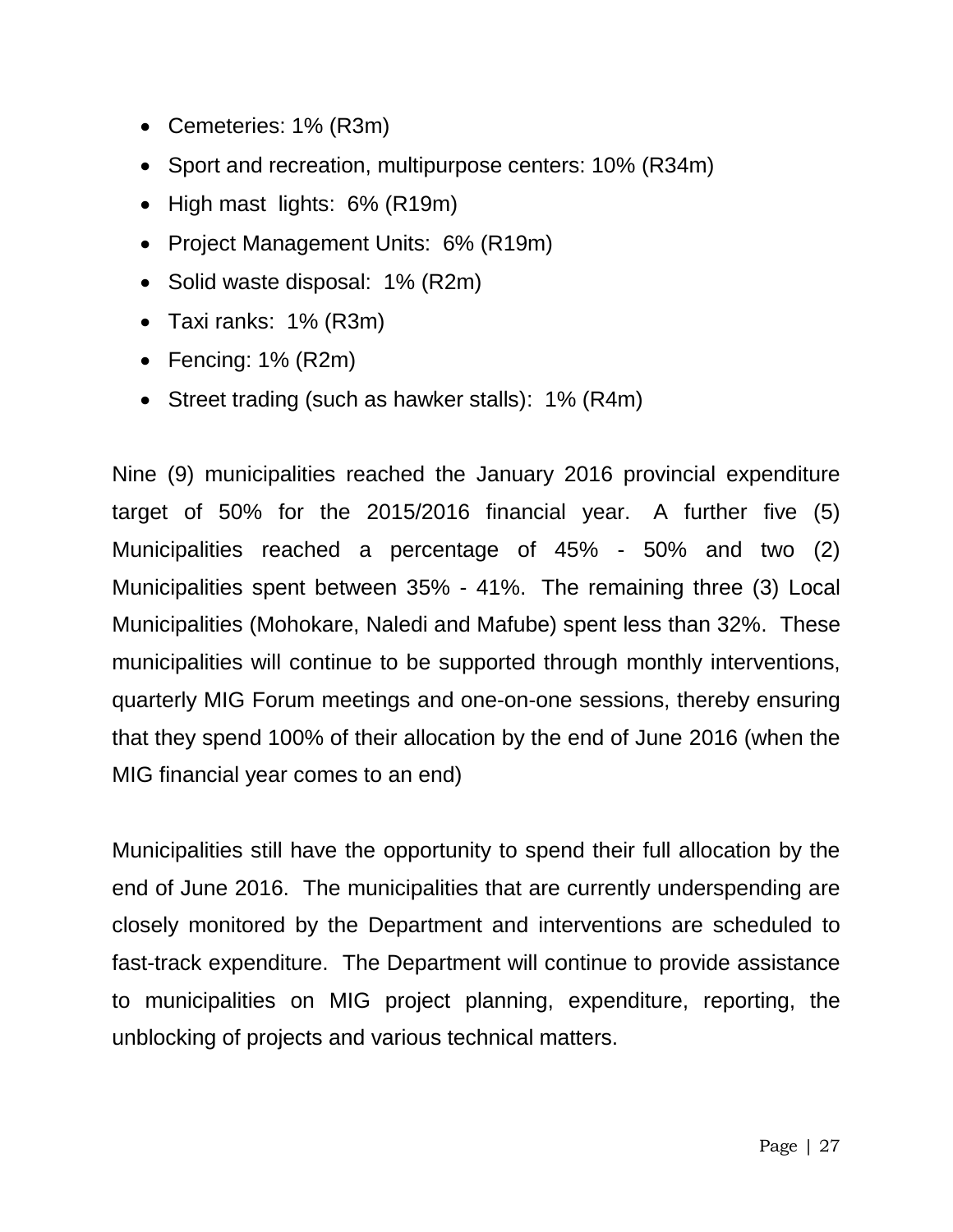In ensuring an increase in provision of potable water to households, and specifically in relation to the pre-2004 backlogs, 605 626 of the targeted 615 909 households were provided with water by the end of January 2016. A total of 13 899 Stands of the total backlog of 24 182 were serviced in Maluti-a-Phofung (Qwa Qwa rural). It is envisaged that the remaining 10 283 will be serviced during the remainder of the 2015/2016 financial year and the 2016/2017 financial year.

All 615 909 pre-2004 households were provided with **on-site sanitation** by the end of January 2016. An aditional 29 915 stands were serviced in Maluti-a-Phofung, Qwa Qwa rural area, to eradicate the total backlog.

2 876 **Temporary jobs** were created through the implementation of MIG projects from July 2015 until January 2016, as follows:

- Adult Men: 824
- Adult Women: 281
- Young Men: 1273
- Young Women: 493
- Disabled Men: 5

The total number of 774 jobs created for women is not satisfactory and needs to be improved.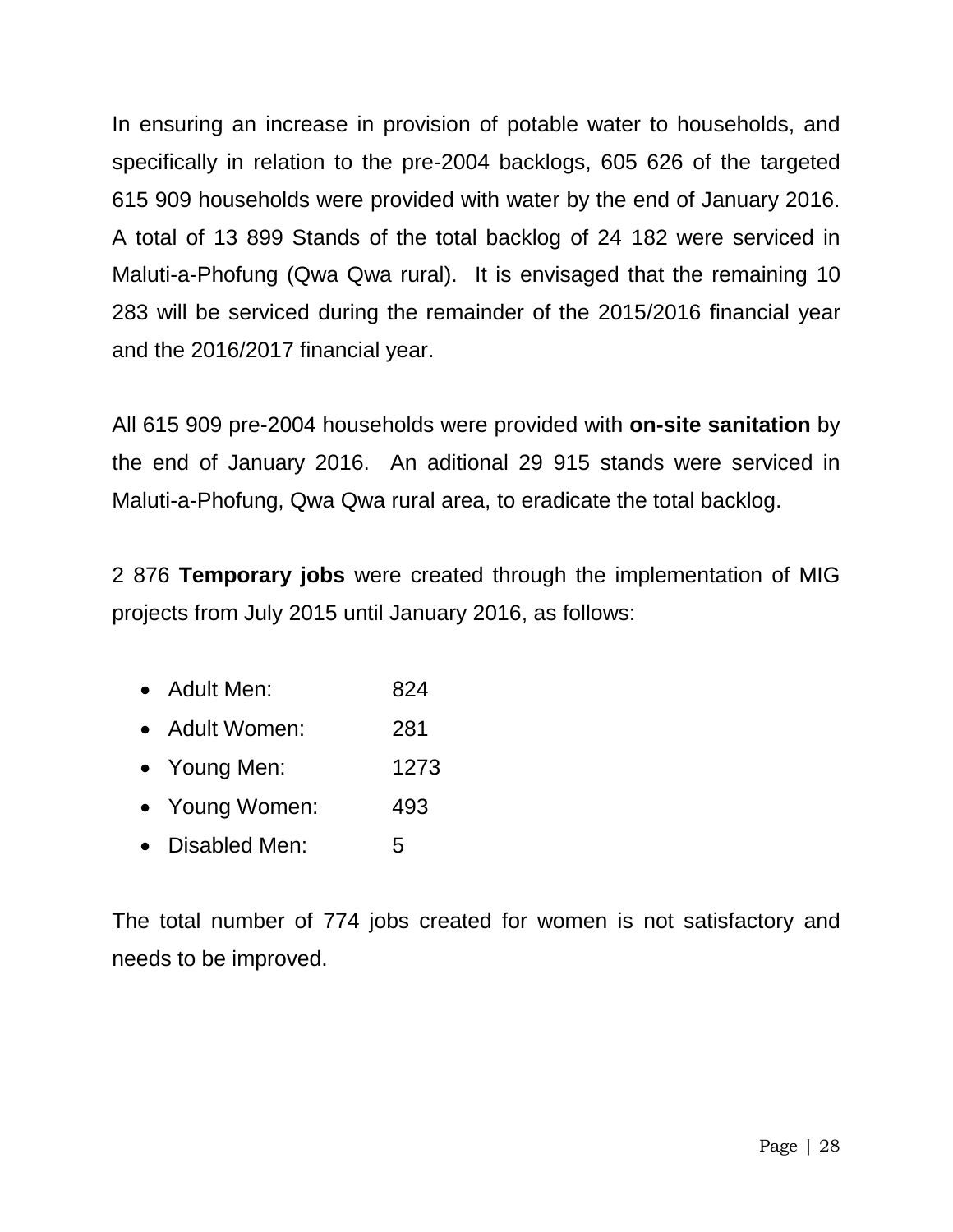An amount of R14, 8 million from the **Provincial Infrastructure Fund** was spent in Moqhaka municipality during the year under review, on the following projects:

- Refurbishment of Viljoenskroon waste water treatment plant to the amount of R13, 3 million
- Design fees for an open drain channel, box culvert and 3.49 km paved block road in Phahameng Township in Viljoenskroon to the amount of R1, 5 million.

In the next financial year, the department, through the Department of Public Works, will commence with the massification of this project.

Honourable Speaker, Enviro Mobi is a support initiative aimed at improving municipalities' provision of basic services to communities. It includes provision of support to municipalities and implementation of direct interventions relating to water leakages, waste removal and electricity through interactions with municipal customers on reported concerns.

The above support initiative resulted in the creation of a platform called Municipal Rapid Response Platform (MURAPA), which is a unique environmental innovation and service delivery management platform designed to improve service delivery by responding rapidly to challenges relating to municipal infrastructure. Of the planned 1015 jobs, 350 jobs have already been created in Ngwathe, Naledi, Setsoto, Matjhabeng and Nketoana. Thirty (30) of these jobs are in the Call Centre.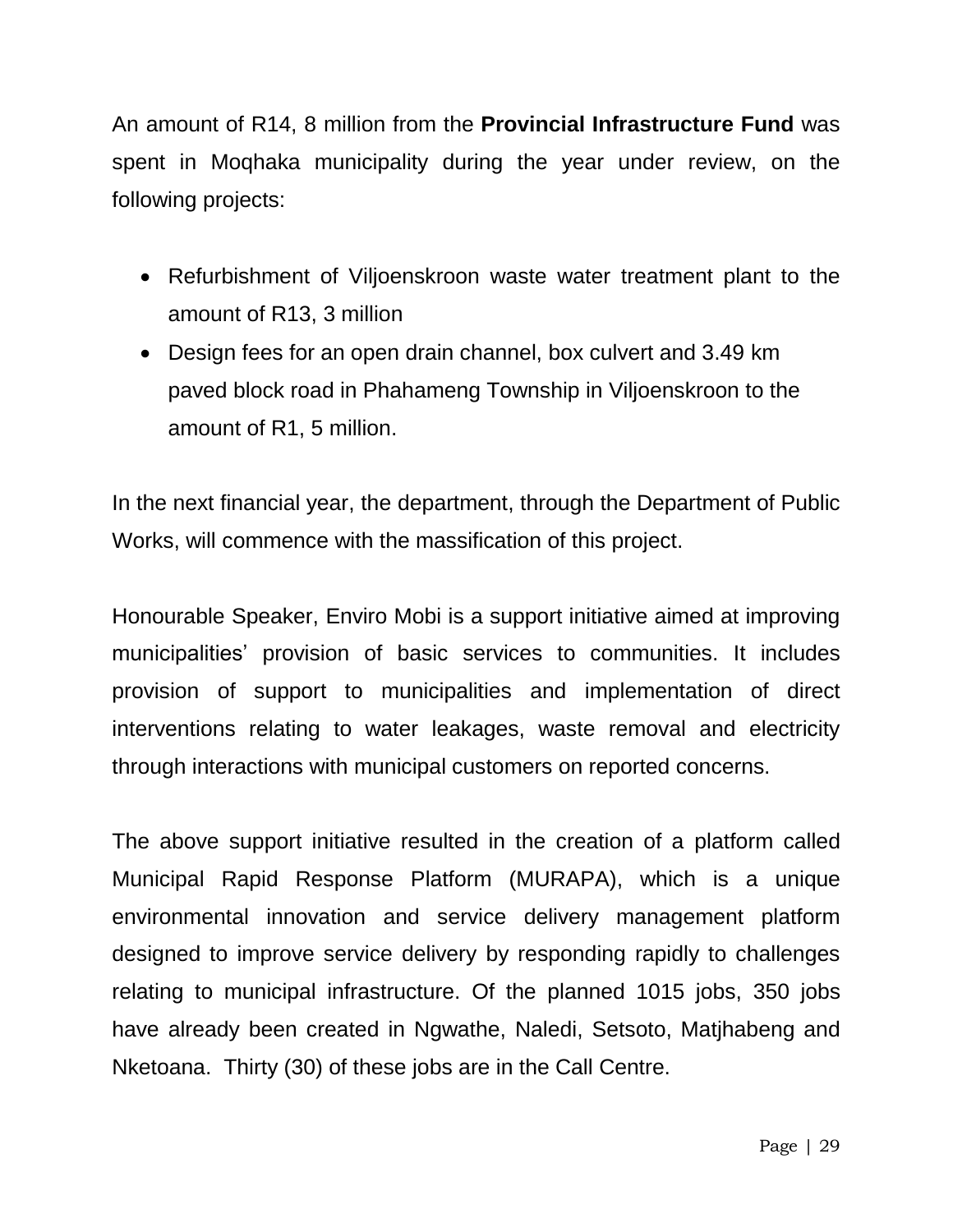The above programme is a mobile-based environment platform that allows municipal customers to access the Enviro Mobi contact centre for the registration of community concerns relating to municipal service delivery. Mechanisms ranging from a Call Centre, Enviro Mobi USSD and Environet were put in place to facilitate interaction between municipalities and communities. Enviro Mobi also consists of a rapid response unit that enables immediate attention to complaints lodged by the community regarding refuse removal and other municipal services.

The Enviro Mobi programme is executed in two phases, e.g. Phase 1 involves the planning of the project, while Phase 2 involves the implementation of the project. During the new financial year, the programme will be implemented in the following municipal areas only, primarily due to budget constraints:

- Matjhabeng
- Setsoto
- Ngwathe
- Naledi
- Nketoana

The remaining municipalities will be targeted during the 2017/2018 and beyond.

Honourable Speaker, since the inception of the Community Works Program (CWP), which contributes to the creation of parks and greening areas, 19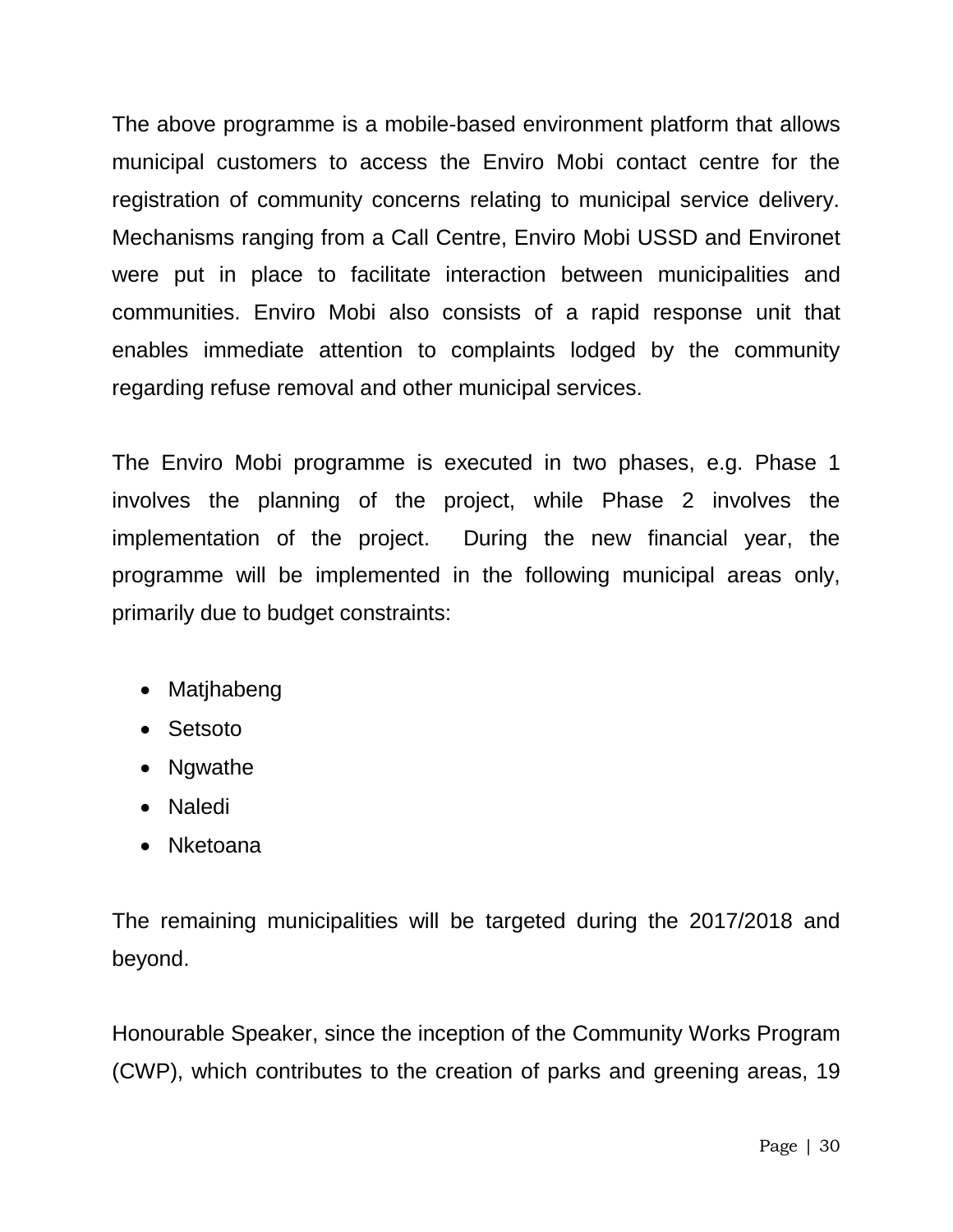810 work opportunities were created within the Province (against the planned target of 21 500), amounting to a 92% participation rate.

In addition to 14 CWP municipal sites as reported in the previous budget speech, I am happy to announce that an additional four (4) new CWP sites have been established, taking the number of participating municipalities to 18. The four additional participating municipalities are Mafube, Nketoana, Dihlabeng and Masilonyana Local municipalities, with 500 participants allocated per municipality. The Mantsopa Local Municipality has also been allocated a further 500 participants, taking the number of participants to 1000 in this municipal area.

Madame Speaker, the CWP work is categorised into the following sectors across participating municipalities:

- Infrastructure
- Environment
- Social and Health
- Agriculture
- Education

Much work and continuous training is taking place in all of the above areas, for example in Koppies, in Ngwathe Local Municipality, an illegal dumping site was turned into a beautiful community park that was hailed as one of the best by Deputy Minister Andries Nel.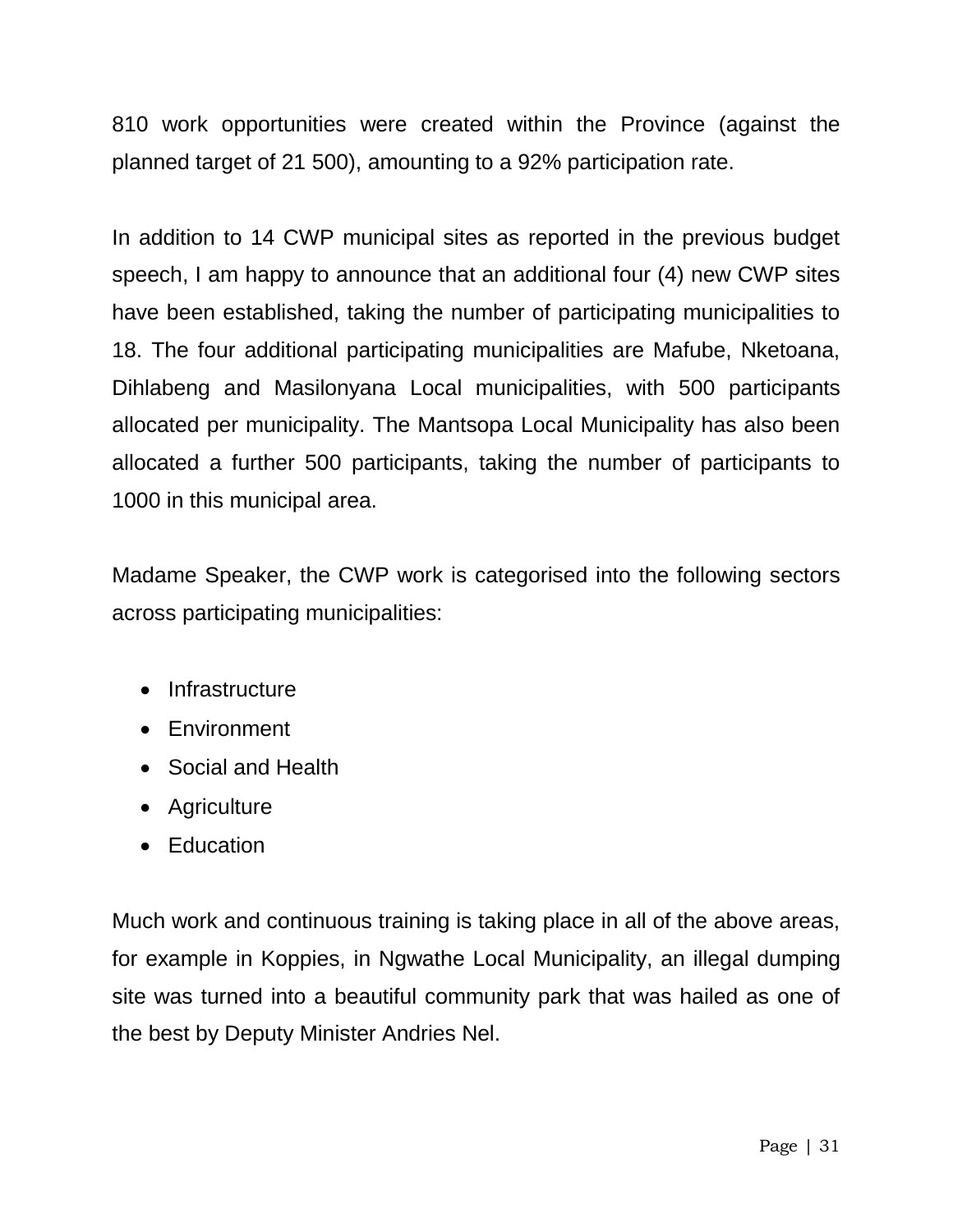Honourable Speaker, we have contributed to drought relief measures across all our sites by providing 5000 litres of water to members of the community. Jojo tanks were also placed in various areas to assist the community with water storages, notably in Maluti-a-Phofung municipality.

Madame Speaker, our participants continue to make our communities clean and we urge the local municipalities to assist with garbage removal after our participants have cleaned illegal dumping sites. In the Tisha Vhanga area of Matjhabeng, I have instructed the participants to create a community park.

As a form of motivation and incentive, we have hosted a successful choir festival for all municipalities in Kroonstad, in Moqhaka Local Municipality, wherein different municipal towns showcased their various talents. We are pleased to indicate that we are waiting for the date of the competition to be announced by the MEC responsible for Sport, Arts, Culture and Recreation. There was a display of art work by Tokologo and Lejweleputswa municipalities. The CWP contributed dolls and wool blankets to Fouriesburg, Lerato Creche in Viljoenskroon. We will encourage them to do more of this work so that the Premier can make a donation to the community on Nelson Mandela Day this year.

We will be training our Local Reference Committees in the new municipal areas in order to capacitate local stakeholders about CWP and to empower them to undertake their oversight and monitoring role more effectively at the municipal level.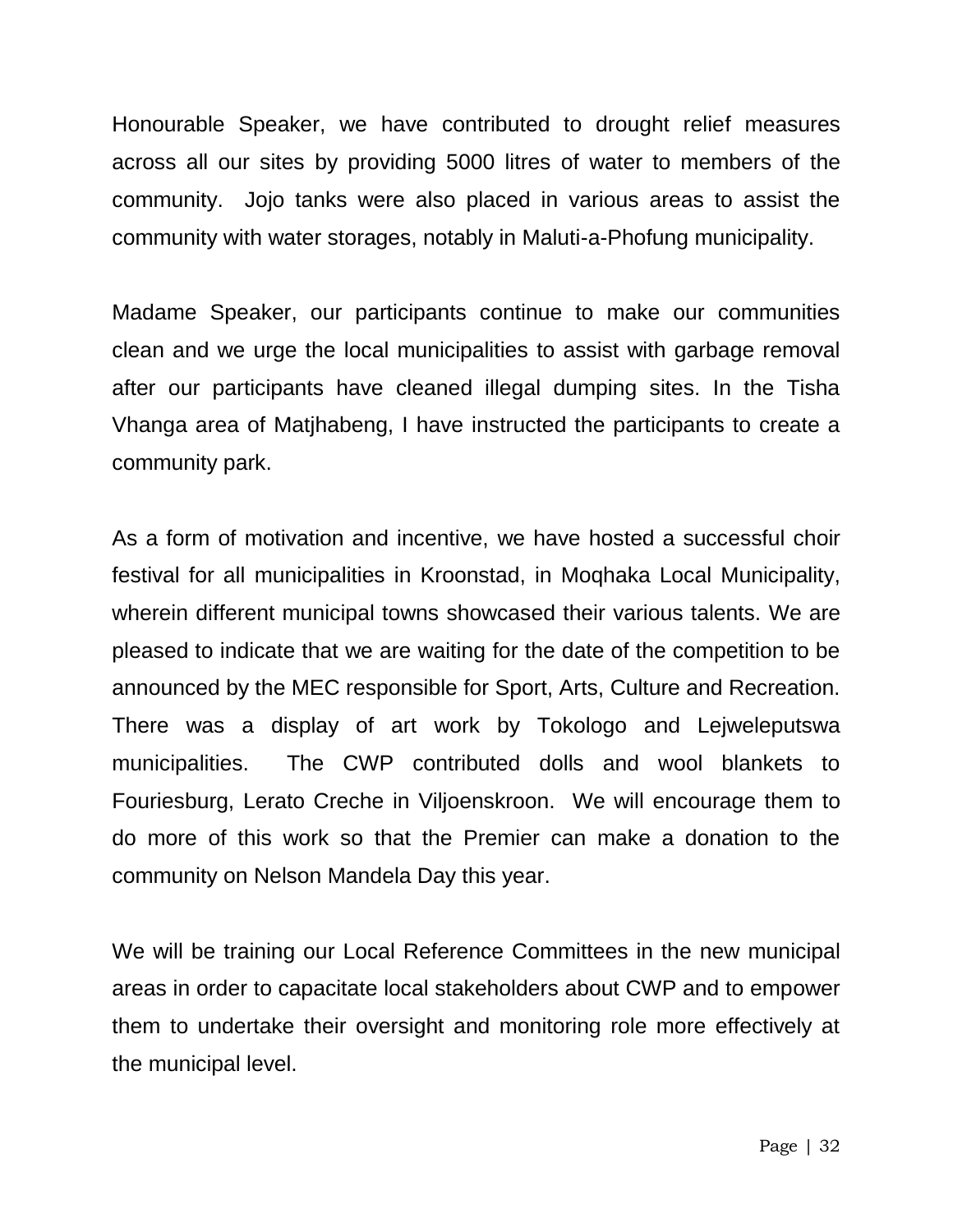We have also assigned more personnel to CWP towards strengthening the monitoring capacity of the department. These officials will visit all CWP municipal areas and monitor the impact of work done towards developing targeted communities.

In improving public participation, 148 Ward Operational Plans were developed focusing mainly on the Back to Basic priority municipalities such as Ngwathe, Mafube, Nketoana, Matjhabeng, Tokologo, Phumelela, Nala, Maluti-A-Phofung, Naledi, Tswelopele, Masilonyana and Mohokare.

In preparation for the **2016 Local Government Elections**, in partnership with other sector departments, we focused our training programmes during the year under review on core municipal processes such as municipal budgeting, IDP development processes, disaster management, local economic development, digital migration, know-your-service-rights-andresponsibilities, and services rendered by the South African Courts, targeting vulnerable groups such as women, youth and the disabled.

The process to review the Guidelines on the Establishment and Functionality of Ward Committees and the Development of Ward Operational Plans was finalized. The department is currently consulting with all local government stakeholders on the reviewed guidelines towards ensuring that it will assist us to achieve the goals of the National Development Plan and the Medium Term Strategic Framework as they relate to ward committees.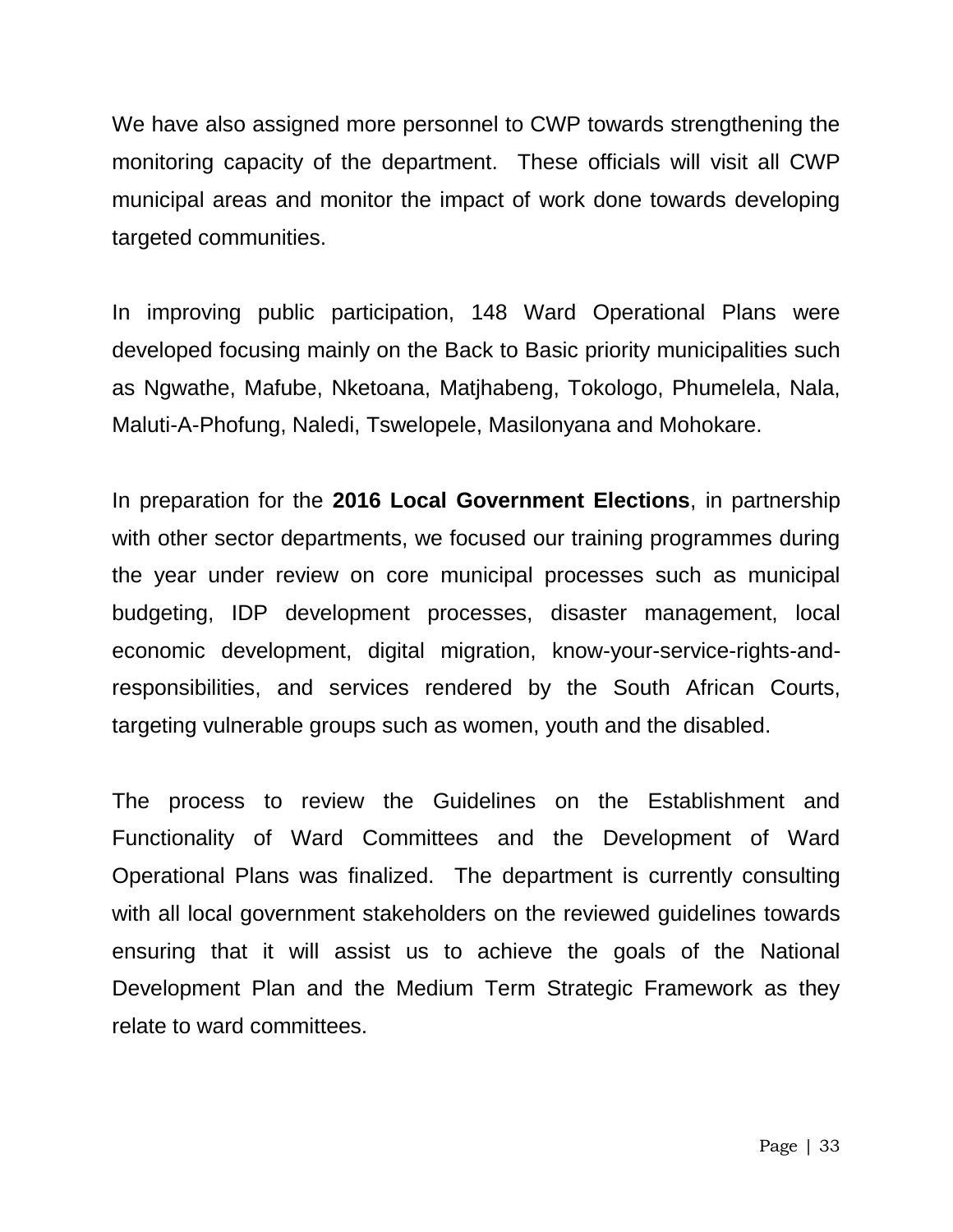We indicated last year that the department will continue to assist municipalities with customization and adoption of municipal by-laws, focusing specifically on by-laws relating to waste management, water quality, environmental health and revenue enhancement. To this end, the business by-law regulation was published during the year under review for public comments and inputs. The purpose of the by-laws will be to ensure good business practices and standards within the municipal sphere. Once promulgated, the department will assist municipalities to customize by-laws in accordance with their unique needs. In speeding up the process, the department will closely monitor the extent to which respective municipalities promulgate the by-laws. The department is drafting a Municipal By-Law Manual for publication, which will encourage municipalities to enforce bylaws, guide municipalities towards promulgating and implementing these and enhance revenue collection and compliance with by-laws.

Madam Speaker, we have established a Legal Advisors Forum to provide a coordinated approach for the management of legal matters relating to municipalities, inclusive of the management of litigation within the municipal sphere of government.

Honourable Speaker, as the drought conditions still prevail in the province, the Provincial Disaster Management Centre facilitated the process of extending the drought disaster declaration in order to receive the required assistance and funding to mitigate the impact of the drought. The Honourable Premier of the province, Mr. E.S. Magashule, subsequently declared in the Provincial Gazette of 4 September 2015. We also resuscitated the Drought Provincial Joint Operations Centre to meet bi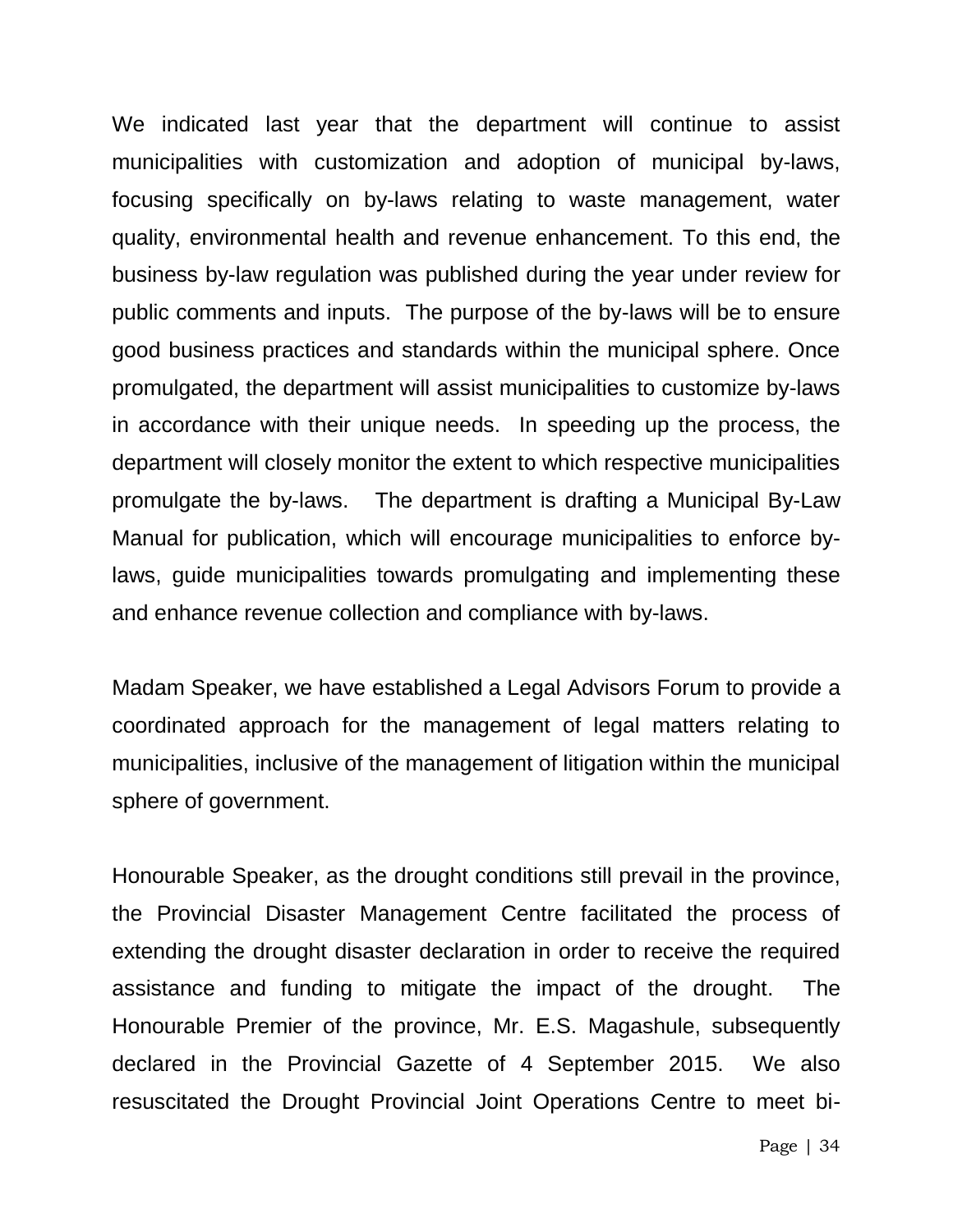weekly, as well as the Provincial Drought Task Team who meets monthly towards discussing the response, relief as well as reconstruction and rehabilitation efforts.

Despite some good rains in isolated areas this year, the demand for water within the province still outweighs the availability of water. Dam levels are still decreasing and the situation will be exacerbated by the approaching winter season. The following mitigating measures are being implemented to soften the impact of the drought on the province:

- Advocasy on water conservation and water demand management, "War on Leaks" is being conducted. Surface water resource management is done through optimization of the operation of the Caledon and Orange River System.
- Ground water resources are managed through drilling and equipping additional boreholes.
- Invading alien plants are being eradicated.
- Rainwater harvesting is taking place in selected areas
- Water usage by households in accordance with prevailing water restrictions are monitored continuously.

The following non-governmental organisations, coordinated by the Provincial Disaster Management Centre, are currently providing assistance where necessary:

Gift of the Givers Foundation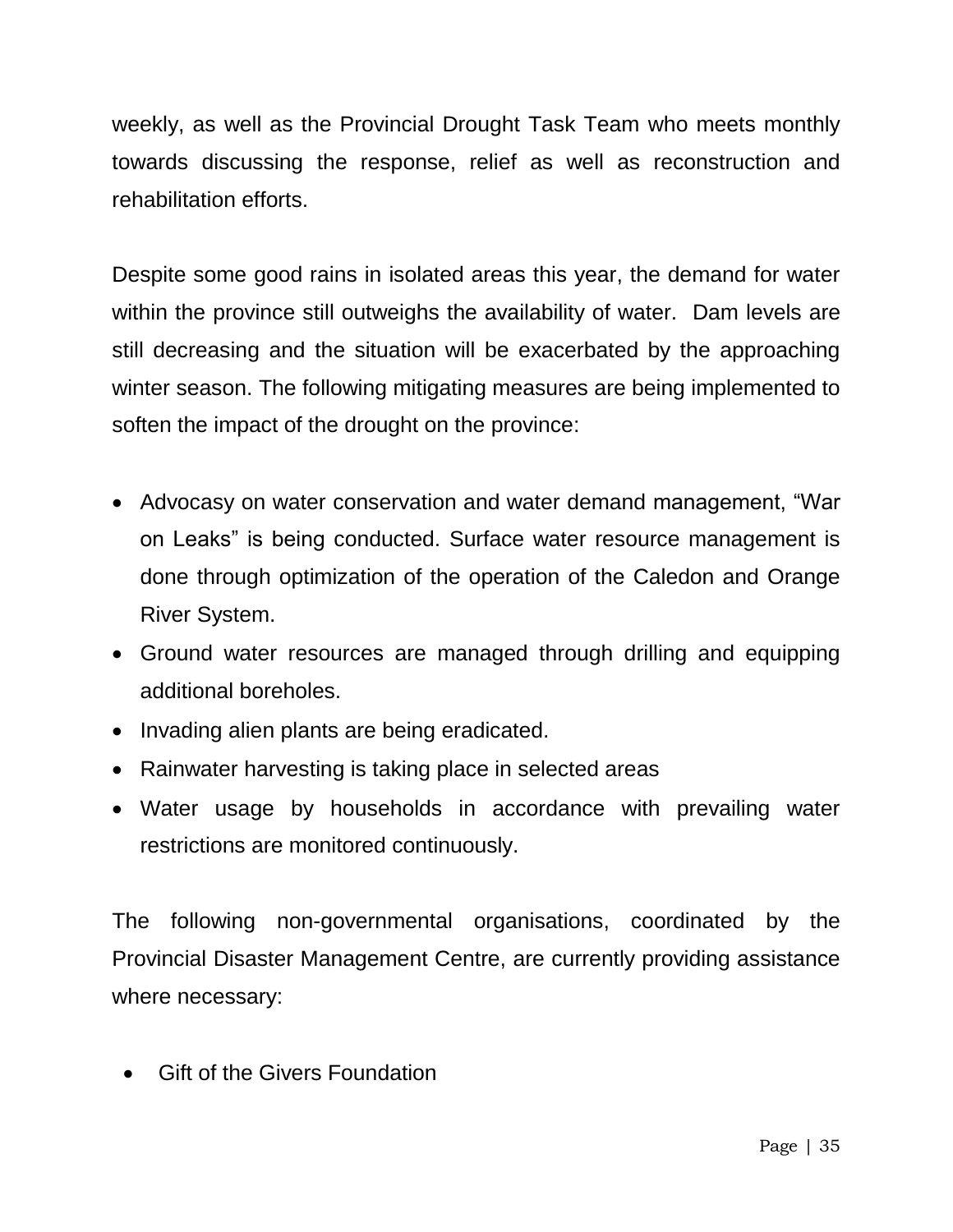- Supply water, food parcels, animal feed, school, uniforms
- Drilling boreholes
- Building of mini-reservoirs
- Al-Imdaad Foundation
	- Supply water
- Operation Hydrate
	- Supply water
- I-love-Free-State NGO
- Supply water
- Muslim Community of South Africa
- Supply water

I can assure the community of the Free State that the Provincial Government, in partnership with private sector, is doing everything possible to soften the impact of the current drought. In this regard, I would also like to extend my sincere appreciation to the community of the Province for initiatives they have taken to assist communities affected by the drought.

Through the Premier's intervention, the department has received additional funding for the 2015/2016 financial year towards purchasing fire-fighting engines through the Government Garage, which will be designed and manufactured according to the specifications of Thabo Mofutsanyana and Xhariep District Municipalities. The procurement process has already commenced and it is foreseen that the fire-fighting engines will be delivered to the department during the 2016/2017 financial year.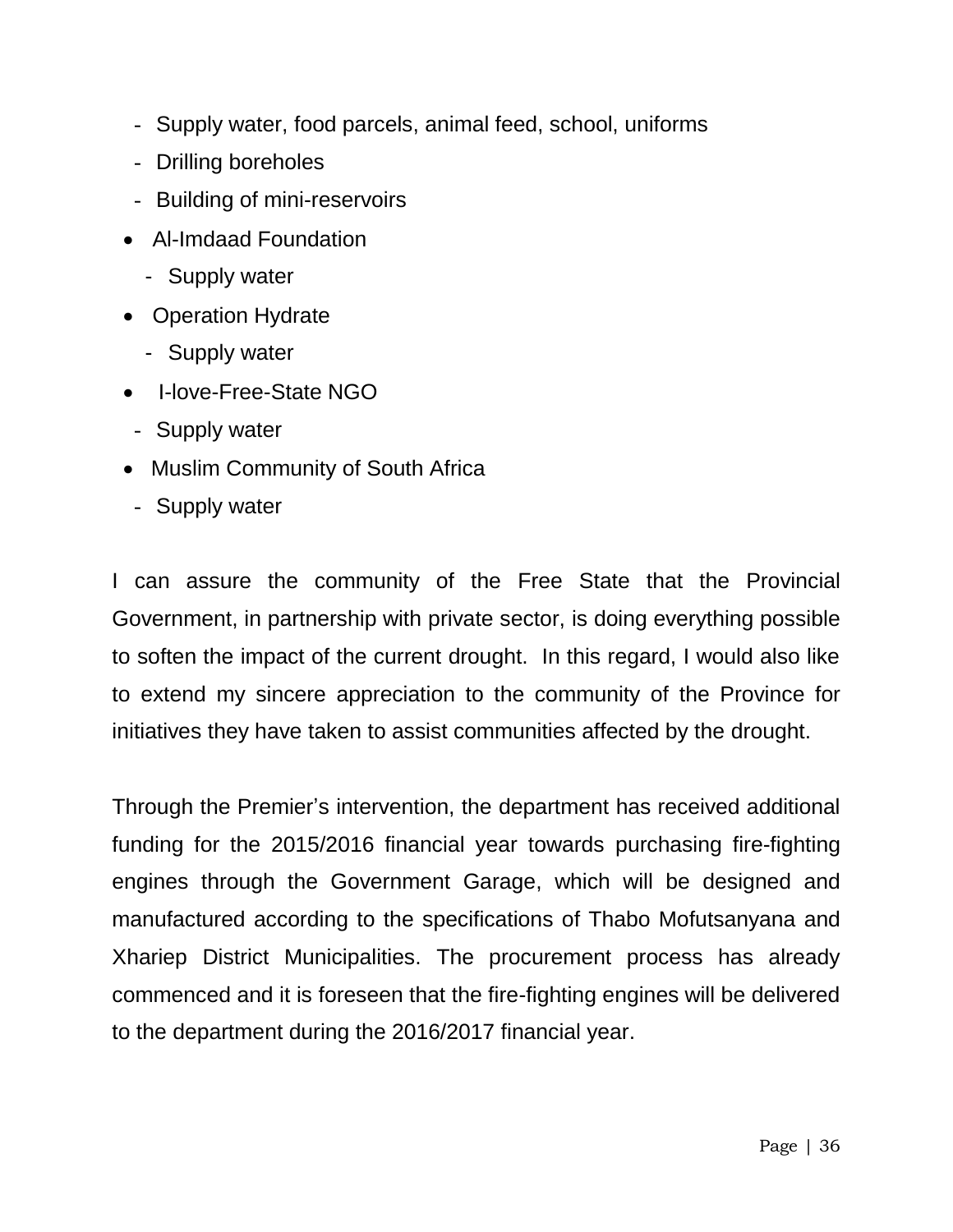Madame Speaker, as I've already indicated, we are in the process of preparing for the next generation of ward committees to be elected after the 2016 Local Government Elections. We will be issuing a notice in this regard very soon, instructing our municipalities to adopt the reviewed Guidelines for the Establishment of Ward Committees as policy.

I will also ensure that wall-to-wall ward committees are established in all 19 municipalities including Mangaung metro, and that they undergo intensive induction towards developing ward operational plans that will inform their functioning. All four District IGR Forums will also be re-established following the local elections, inclusive of their terms of reference, and we will monitor the extent to which such Forums meet regularly, at least quarterly, and resolutions taken by these Forums are implemented successfully.

Madame Speaker to facilitate the merger of Naledi Local Municipality and Mangaung Metropolitan Municipality in line with Section 14(5) Notice which aims to implement the decisions of the Municipal Demarcation Board, the department has appointed Transformation Manager in fulltime capacity to oversee the whole process. To date the following governance structures have been established:

- Political Change Management Committee whose Chairperson is MEC for COGTA; and
- Technical Management Committee which is led by the Head of Department.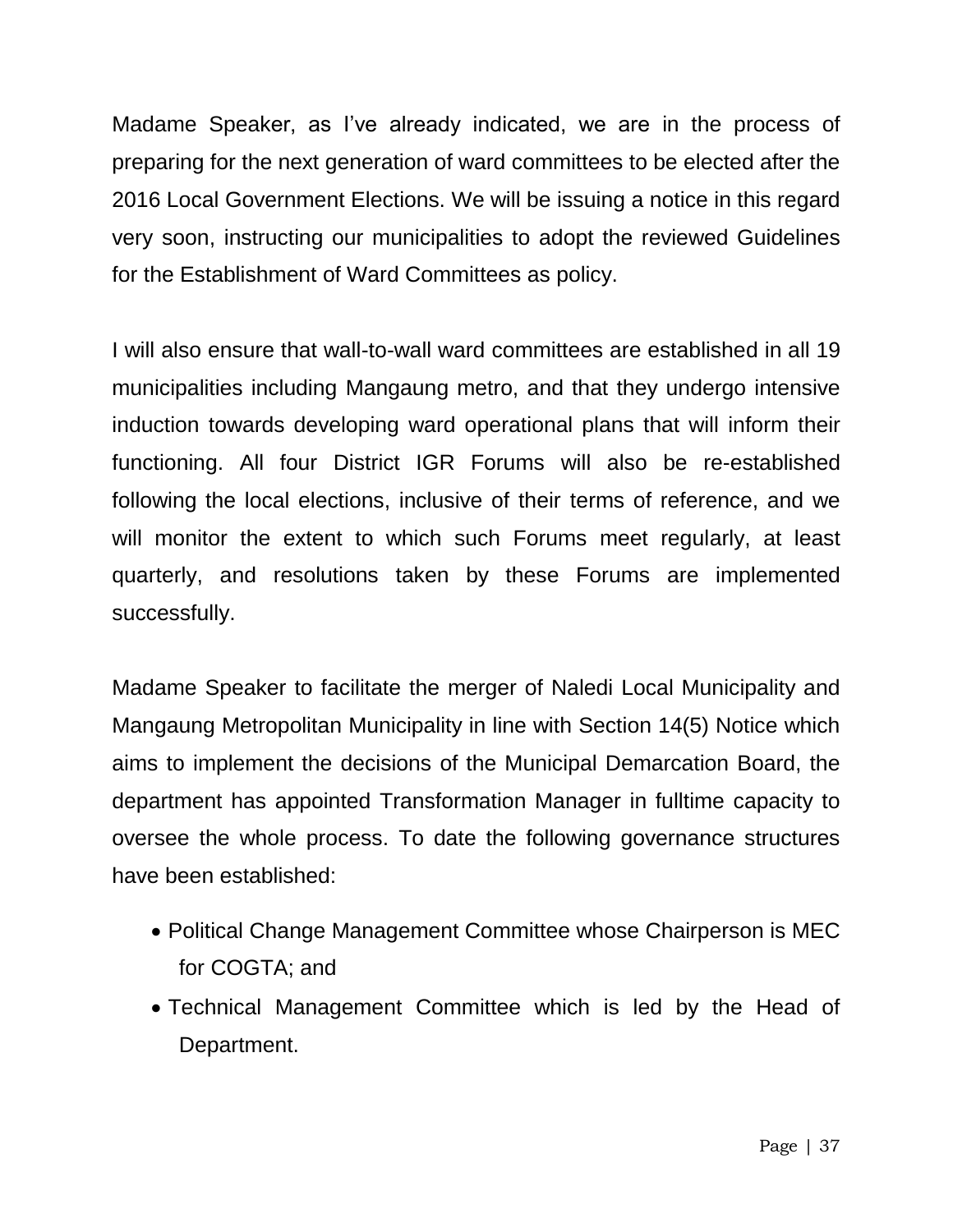The technical management committee and the respective technical task teams were also established to deal with all areas that pertains municipal areas of responsibility.

This merger will also be incorporating Soutpan and related farms in to the Mangaung Metro municipal jurisdiction.

Now that the current system of local government is reaching its  $16<sup>th</sup>$  year of existence and in preparing for the  $20<sup>th</sup>$  birthday of democracy, it is important that we take stock of our limitations in complying with prevailing legislation. For this reason, I will:

- ensure that municipalities have developed mechanism and procedures for community participation, especially the vulnerable groups;
- ensure that municipalities have put in place Complaints and Compliments Management Systems as a tool to handle amongst others petitions and community complaints; and
- ensure that, as part of the first pillar of the Back-to-Basics Programme, all municipalities in the Province are implementing the Batho Pele Service Standards Framework for Local Government.

The department launched the Back to Basics Programme late in 2014, anchored on the following five pillars:

- Putting people first
- Delivering Basic Services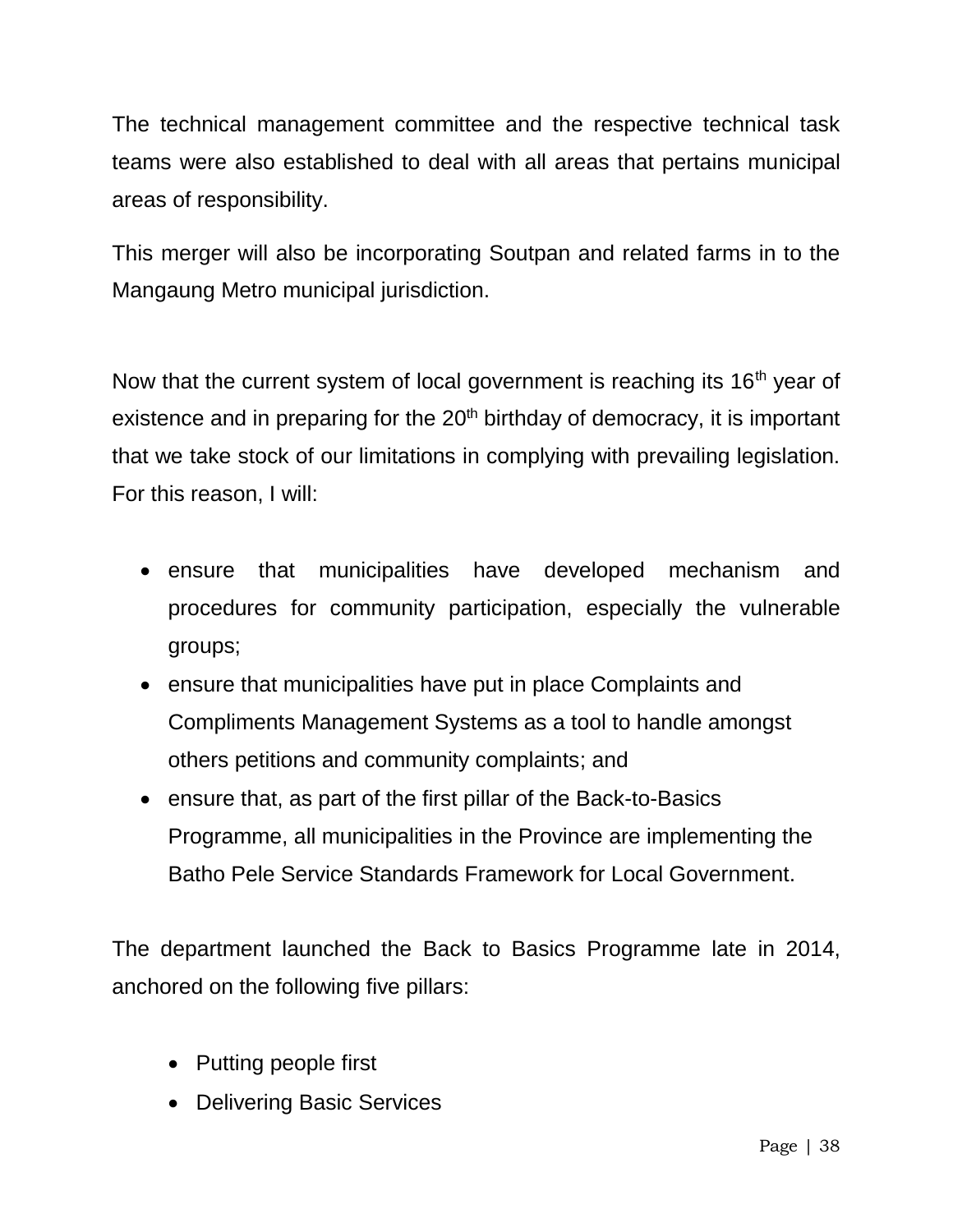- Good governance
- Sound Financial Management
- Building Capacity

In ensuring successful implementation of the Back-to-Basics Programme, we established a Provincial Task Team, supported by District Crack Teams, to monitor the extent to which municipalities implement Back to Basics Action Plans. A number of progress reports in this regard have already been tabled at the PCC, MINMEC, and MECLOGA. Phase 2 of Back to Basics Programme will henceforth be rolled out by the District Crack Teams.

Honourable Speaker, I am proud to announce that the Back-to-Basics Programme already yielded positive results in that the Thabo Mofutsanyana District Municipality achieved a clean audit outcome and that the audit outcomes of the Letsemeng, Mohokare, Tokologo, Nala, Tswelopele, Fezile Dabi, Metsimaholo and Setsoto municipalities have improved considerably as mentioned earlier in our budget speech. All in all, 12 municipalities in the province achieved unqualified audit outcomes, which can be directly attributed to the Back-to-Basics and other support programmes.

The involvement of sector departments during the implementation of the Back to Basics Programme however remains a serious concern, and I would like to call upon all sector departments to actively participate in the Back-to-Basics Programme continuously. Thus far, the only sector departments consistently participating in the Back-to-Basics Programme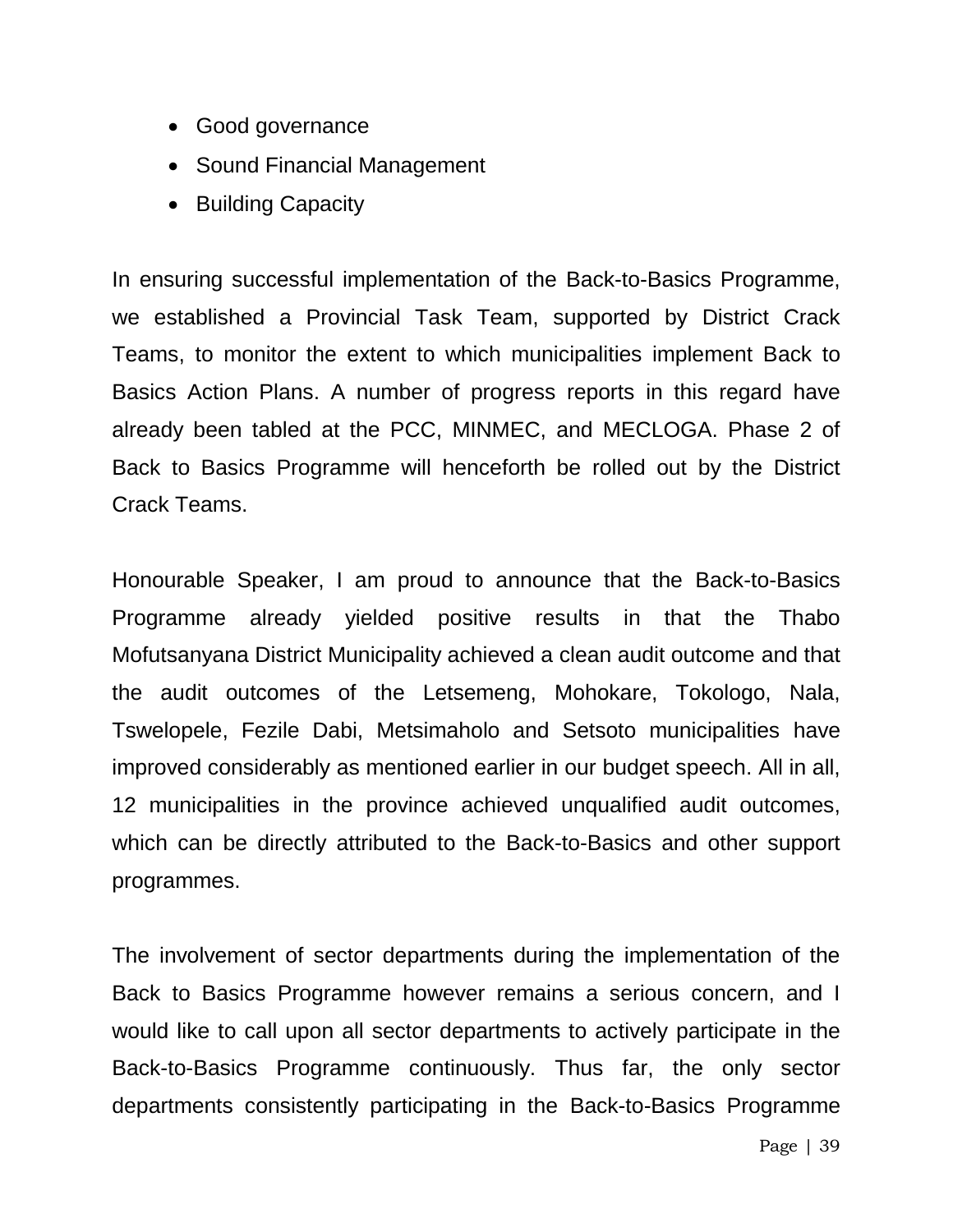are Provincial Treasury and the National Department of Water and Sanitation.

In our budget vote speech last year, we undertook to table the Free State Provincial and Local Houses of Traditional Leaders Bill in this House towards making provision for establishment of a Provincial House of Traditional Leaders, establishment of Local Houses of Traditional Leaders and the composition of the House. The said legislation will also determine the roles and functions of the Houses and provide for matters incidental thereto.

Madame Speaker, I am happy to report that we tabled the Free State Provincial and Local Houses of Traditional Leaders Bill before this House and we already appeared before the relevant Portfolio committee to discuss the Bill. I am humbly requesting this House to conclude the process towards enacting the Bill.

## **OUTLOOK FOR 2016/17 AND BEYOND**

Speaker in partnership with Provincial Treasury, the Department of the Premier, Eskom, DCOG, COGTA, SALGA, and Department of Public Enterprise a meeting washeld on **16-17 February 2016.** The intention of the engagement was to allow for 11 defaulting municipalities in the province to provide the depth of their challenges and for us to understand what the key issues which these municipalities experience in order for these stakeholders to assist with solving the current outstanding debt crisis.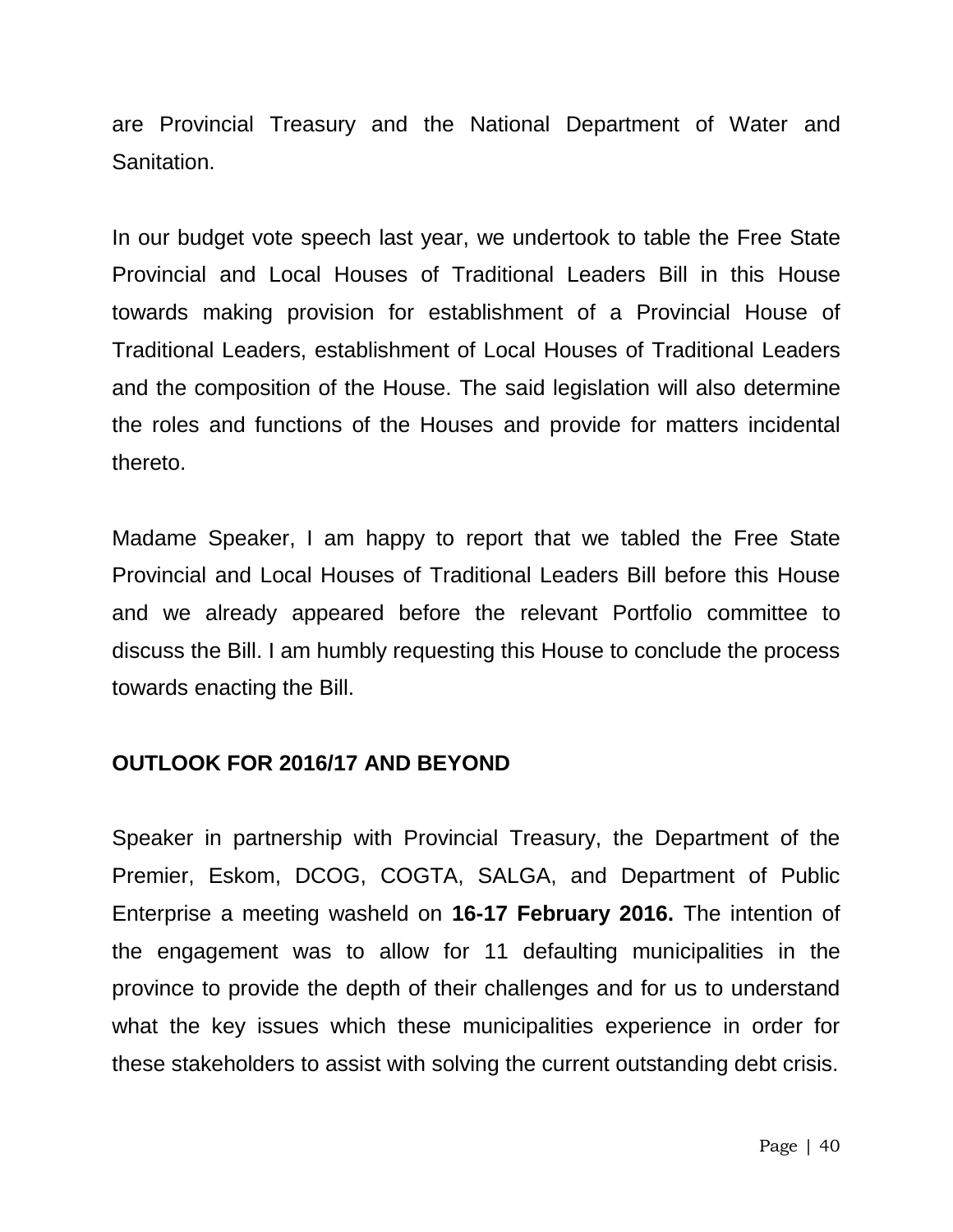The department together with Provincial Treasury is working together in an en endeavour to support municipalities to develop credible and realistic payment plans towards servicing Eskom and Water Boards debts. This effort will also address root causes of their challenges like electricity loss per municipality and inadequate technical capacity and other matters that led to the status quo.

We will continue to support the following municipalities to **supplement and enhance their internal audit capacity and consolidate progressive gains** made in Audit Turn-Around Plans:

- Mafube Local Municipality
- Mantsopa Local Municipality
- Matjhabeng Local Municipality
- Moqhaka Local Municipality
- Setsoto Local Municipality

To this end, an amount of R 19, 4 million has been made available for the 2016/2017 financial year.

Honourable Speaker, in ensuring improved access to basic services to all households in the Province, the department will facilitate the successful implementation of MIG projects amounting to R713 million in local municipalities during the forthcoming (2016/2017) municipal financial year. The allocation will be divided into the following services:

8% (R60m) for water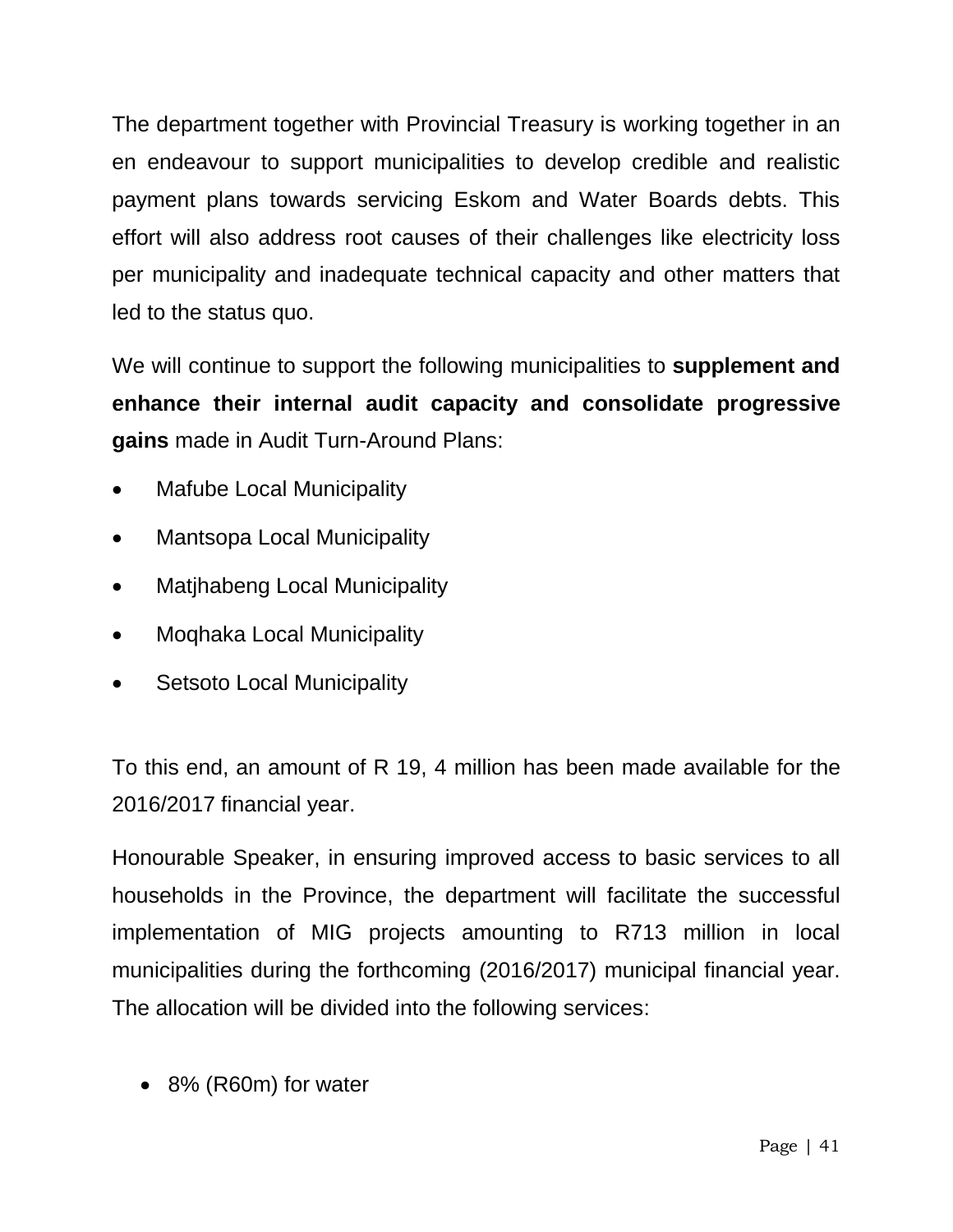- 15% (R108m) for sanitation
- 32% (R230m) for roads, storm water and pedestrian bridges
- 16% (R116m) for sport, recreation and multipurpose facilities
- 8% (R58m) for solid waste disposal
- 5% (R36m) for Project Management Units
- 4% (R32m) for cemeteries
- 2% (R16m) for high mast lights
- 3%(R23m) for taxi ranks
- 4% (R28m) for fencing
- 1% (R6m) for other services such fire fighting and street trading.

The priorities within municipalities might change by the end of June 2016 when the final project implementation plans must be submitted to the Department of Cooperative Governance.

The department will monitor MIG spending within municipalities on a monthly basis to ensure the fast-tracking of service delivery; projects will be monitored through on-site visits. Quarterly MIG PMU meetings will take place, involving all municipalities, during which progress with MIG project, MIG spending patterns as well as the performance of the PMU will be monitored.

During the forthcoming financial year, we will also, given our mandate, assist and support municipalities in the following areas:

MIG Performance Reporting, both financial and non-financial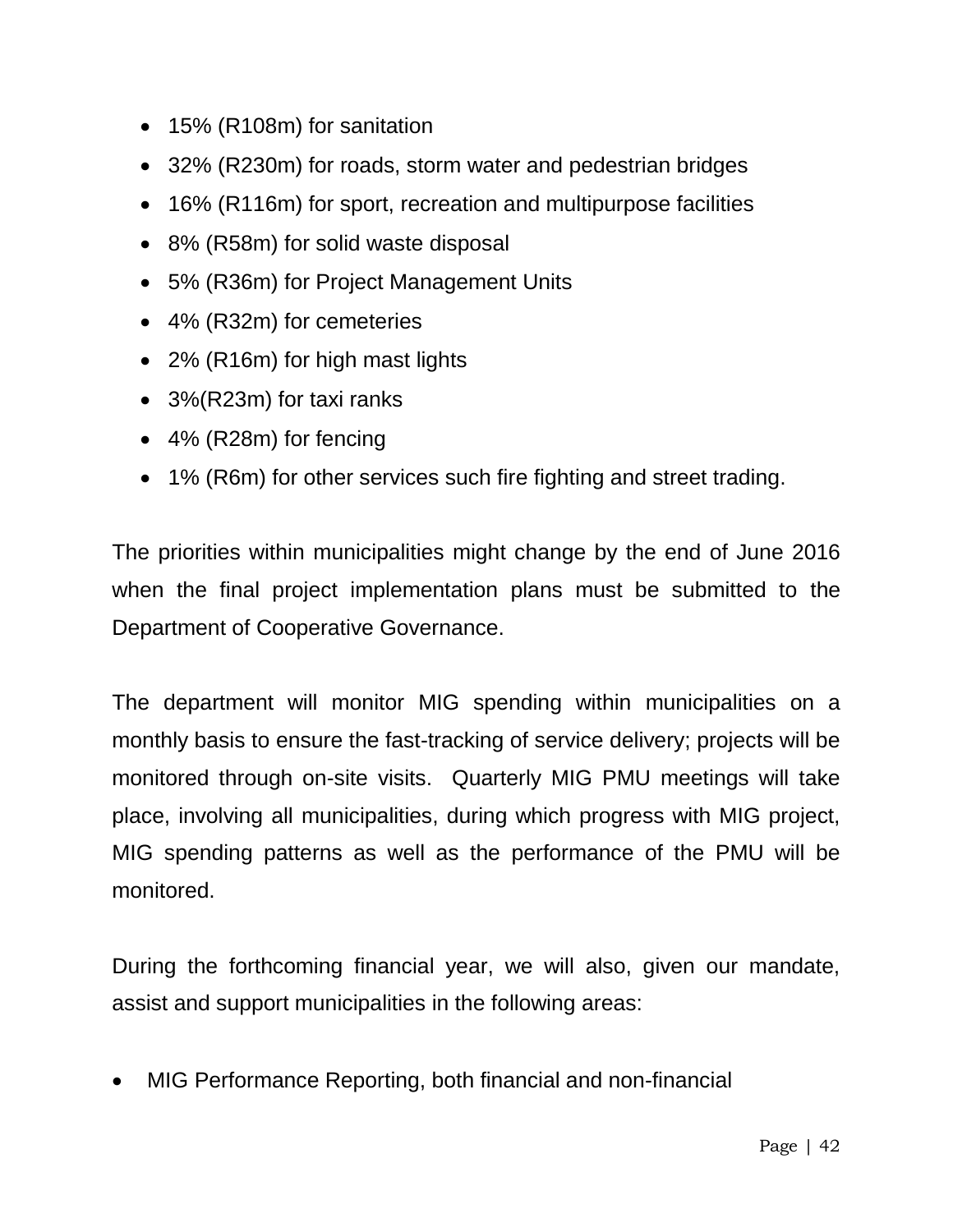- Capturing of project information on the MIG Management Information System (MIS)
- Technical assistance and advice
- Project implementation planning, and
- Evaluation on the performance of PMUs within municipalities

The preliminary allocation for Municipal Infrastructure through the budget of the department amounts to R42 million for the 2016/2017 financial year, and more specifically as per the following categories:

- Bulk Infrastructure and Basic Services: R22m
- Water and Sanitation Interventions: R15m
- Water Laboratory Municipal Support: R5m

No allocations have as yet been made in the above regard due to it being an intervention fund.

Madam Speaker, our goal over the next few years is to improve the functioning of municipalities within the Province to better serve communities by getting the basics right. This will be done by facilitating the successful implementation of Phase 2 of Back-to-Basics Programme, thereby improving and restoring the confidence of the community. During this process, we will focus on amongst others the following: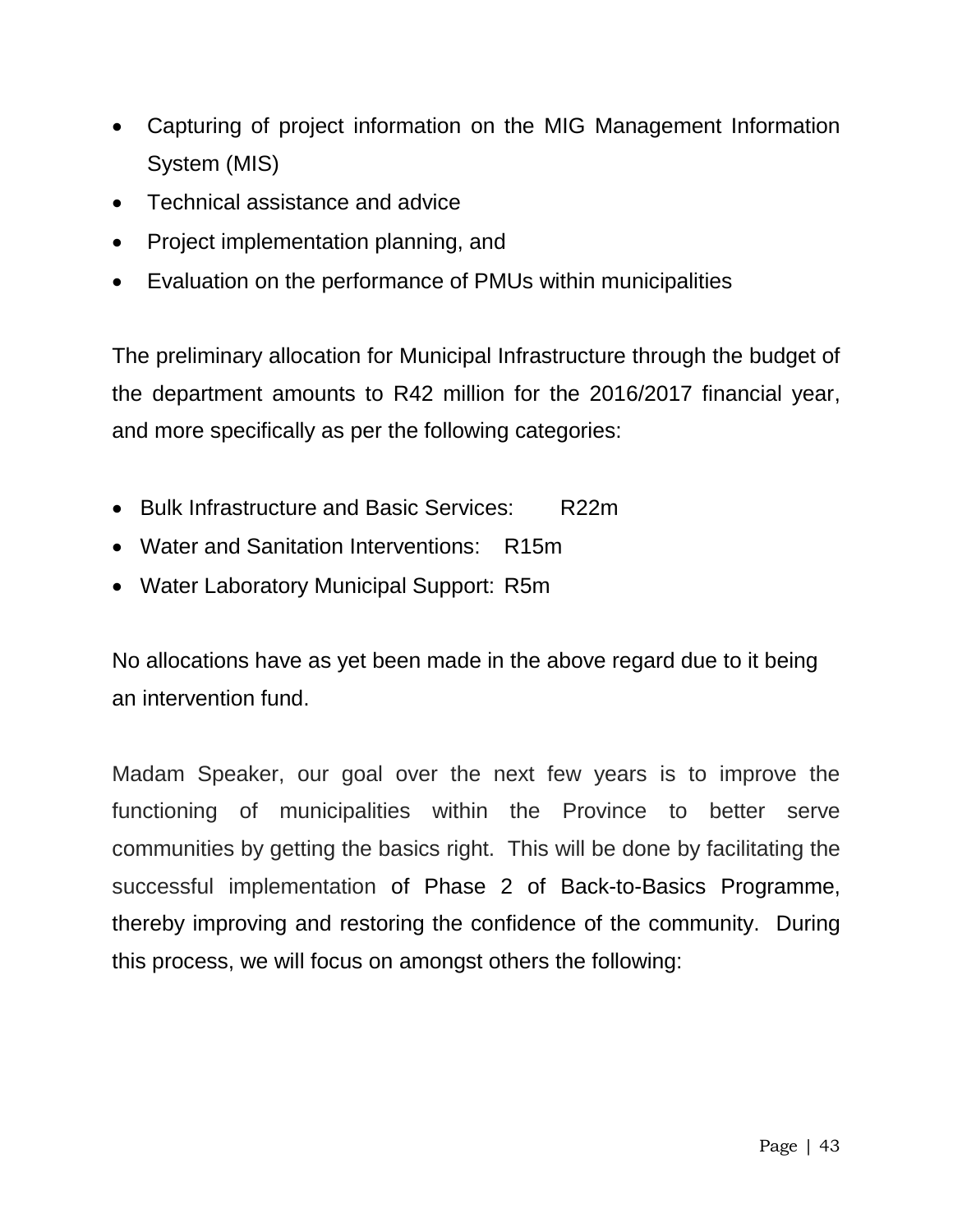- Moving dysfunctional municipalities to the next level, halting at risk municipalities from becoming dysfunctional and maintaining well performing municipalities on their current level of performance.
- Improving the performance of and building an effective system and resilient institutions of local government.
- Mobilising multi-departmental teams to address dysfunctional municipalities (by amongst others mobilizing national and provincial resources).
- Strengthening community engagement and local government accountability to citizens through innovative platforms (e.g. social media, community radio).
- Strengthening communication and feedback on success stories.

During the year under review, the Department procured six Mercedes Benz' for the Executive Committee Members of the HTL and other Traditional Leaders; during the coming year, the Department will **continue to support Traditional Leadership** as follows:

- Thirteen (13) vehicles will be procured for the 13 Traditional Councils to be used as tools of trade by Traditional Leaders.
- The monthly allowances paid to Traditional Councils will be increased in line with the CPI, and more specifically during the adjustment budget.
- The sitting allowances for Members of Traditional Councils will increase in line with the upper limits as gazetted by the President.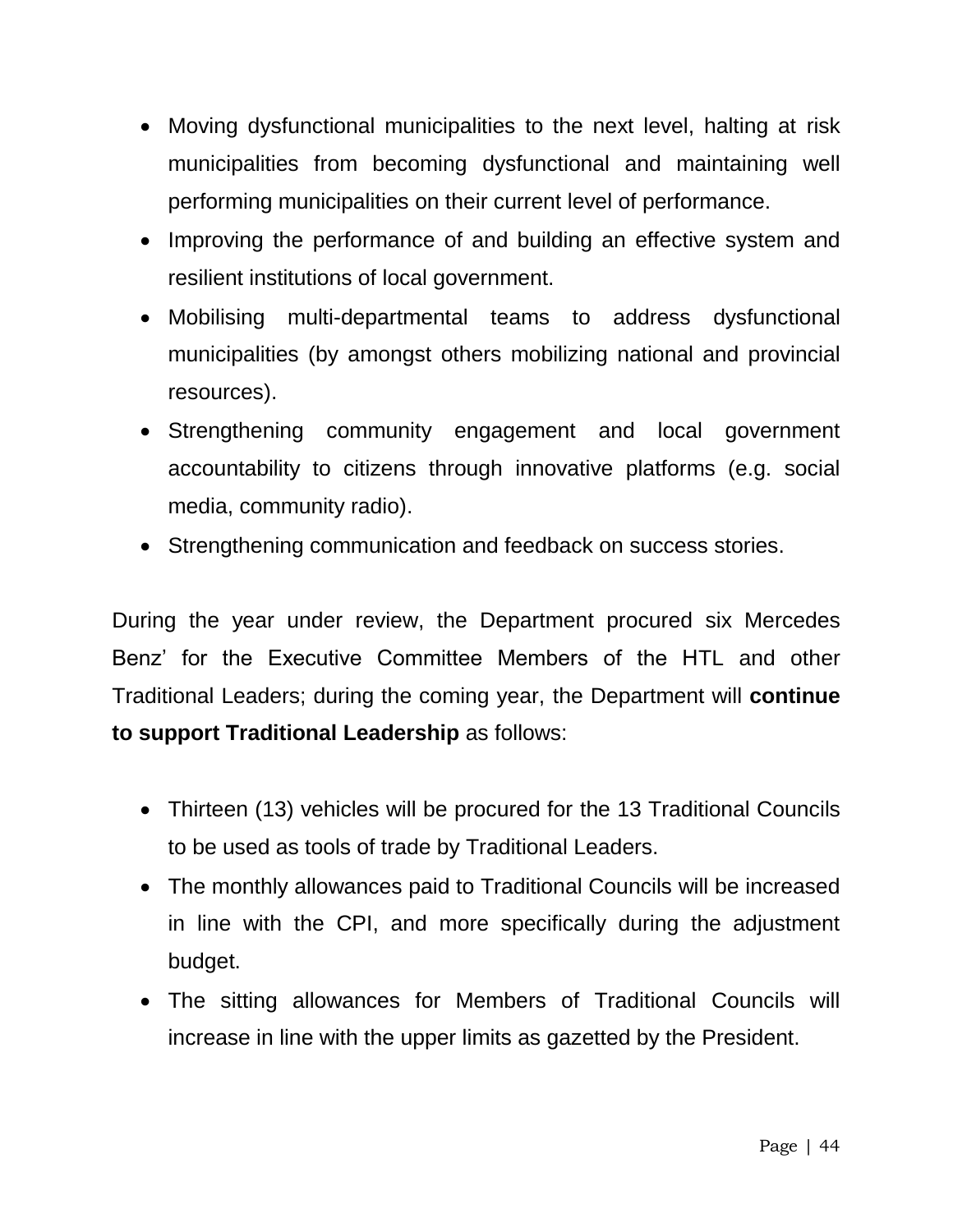- Morena e Moholo (King), Thokoana Mopeli, as King of Bakwena, and Morena Montoedi Mota, as the Principal Traditional Leader of Batlokoa, will also be inaugurated.
- We will embark on the reconstitution of Barolong boo Seleka Traditional Council during the new financial year.

Honourable Speaker, we commit ourselves to strengthen our support and assistance to all municipalities in the Province over the next three years, especially struggling municipalities. Each and every municipality within the Province must be fully functional and efficient, thereby ensuring that we deliver services of a good quality to our people who need reliable and efficient services. We will continue to perform our oversight function towards ensuring increased public participation in local government.

We call upon all role-players in local government to work hand in hand with us over the next few years towards ensuring that municipalities improve their management systems and practices, and appoint skilled and competent personnel towards improved municipal service delivery. *Together, we can do more to make our beloved country a better place to live in.*

Madame Speaker, as Abraham Lincoln once said, "You can fool some of the people, all of the time, and you can also fool all of the people some of the time but you can never fool all of the people all of the time." We really have a good story to tell in human settlements delivery in this province and we are going to redouble our efforts to move the Free State forward. Anybody that disputes or questions our impeccable and enviable track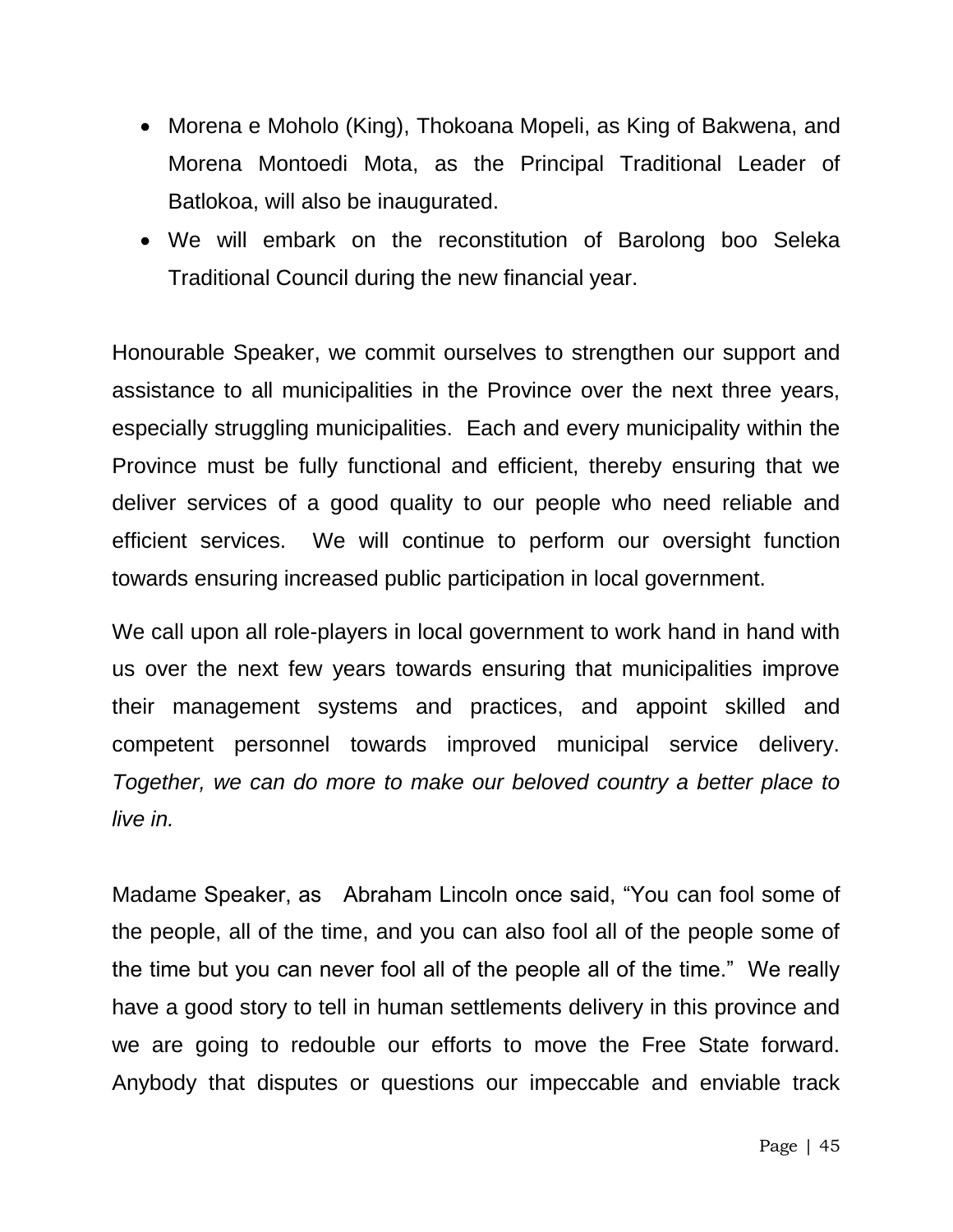record will be seeking to "fool all of the people all of the time" which feat is impossible, irrational and illogical.

Honourable Speaker, let me take this opportunity to thank the Premier and Members of the Executive Council for their continued support. I would also like to thank Members of the Portfolio Committees and the Legislature, the House of Traditional Leaders and the entire Traditional Leadership, the Heads of the Department and staff, all municipalities, SALGA Free State and my organisation, the African National Congress for their inexorable support and guidance.

Let me thank my family for always being by my side. On my own, without their support and nurturing, I could not do this work.

On this note, Madame Speaker, I hereby present the budget vote of the Department of Human Settlements as appended.

Ke a leboha.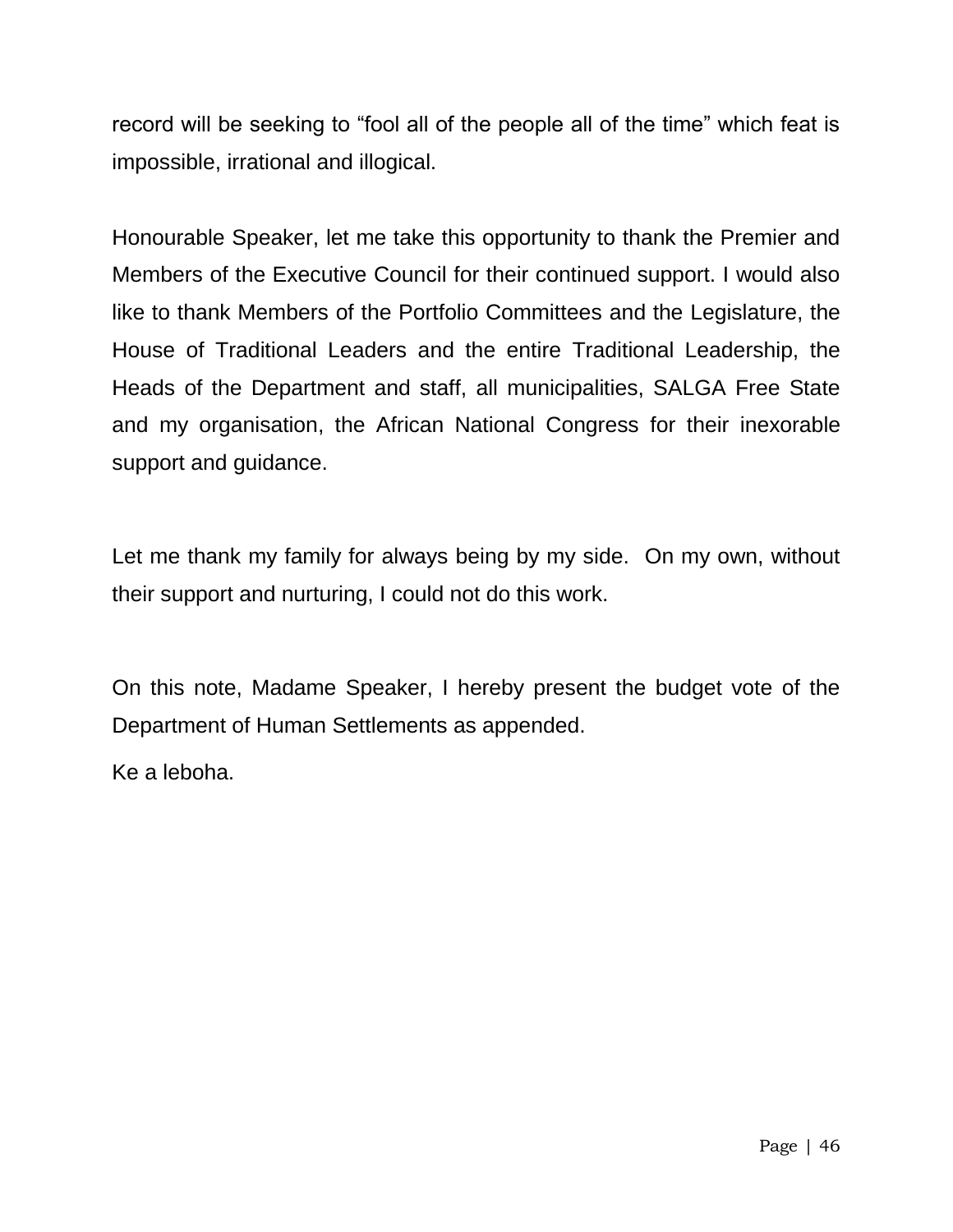## **ANNEXURE A**

## **Vote 8 2016-2017**

## **Cooperative Governance & Traditional Affairs**

| Programme                                    | <b>Amount</b> | <b>Percentage of Budget</b> |
|----------------------------------------------|---------------|-----------------------------|
| Administration                               | 133 006       | 33%                         |
| Local Governance                             | 123 111       | 30%                         |
| Development and Planning                     | 101 696       | 25%                         |
| <b>Traditional Institutional Development</b> | 40 115        | 10%                         |
| <b>House of Traditional Leaders</b>          | 9668          | 2%                          |
|                                              | 407 596       | 100%                        |

| <b>Economic Classification</b>   | Amount  | <b>Percentage of Budget</b> |
|----------------------------------|---------|-----------------------------|
| <b>Compensation of Employees</b> | 199 658 | 49%                         |
| Goods and Services               | 113 184 | 28%                         |
| <b>Transfers and Subsidies</b>   | 84 746  | 21%                         |
| Capital Assets                   | 10 008  | 2%                          |
|                                  | 407 596 | 100%                        |

| <b>Transfers and Subsidies</b>               |         | <b>Amount</b> | <b>Percentage of Budget</b> |  |
|----------------------------------------------|---------|---------------|-----------------------------|--|
| <b>Province and Municipalities:</b>          |         |               |                             |  |
| Municipal Infrastructure                     | 36 9 24 |               |                             |  |
| <b>Financial Assistance: Municipalities</b>  | 44 879  | 81 803        | 97%                         |  |
| <b>Households: Other</b>                     |         | 1 2 0 5       | 1%                          |  |
| Non-Profit Institutions: Traditional Affairs |         | 1738          | 2%                          |  |
|                                              |         | 84 746        | 100%                        |  |

#### **PROVINCIAL FUNDING**

| <b>Equitable Share:</b>                                         | 331 382 | %       |
|-----------------------------------------------------------------|---------|---------|
| Of which earmarked for Operation Clean Audit                    | 19411   | 17%     |
| Of which earmarked for Municipal Financial Intervention         | 16 685  | 15%     |
| Of which earmarked for Municipal Financial Intervention Xhariep | 17000   | 15%     |
| Of which earmarked for Bulk Infrastructure and Basic Services   | 21924   | 20%     |
| Of which earmarked for Fire fighting equipment                  | 5 000   | 5%      |
| Of which earmarked for Water and sanitation intervention        | 15 000  | 13%     |
| Of which earmarked for Water laboratory municipal support       | 5 0 0 0 | 5%      |
| Of which earmarked for Municipal support (Settlements)          | 11 194  | 10%     |
| <b>Total earmarked funds</b>                                    | 111 214 | 100.00% |